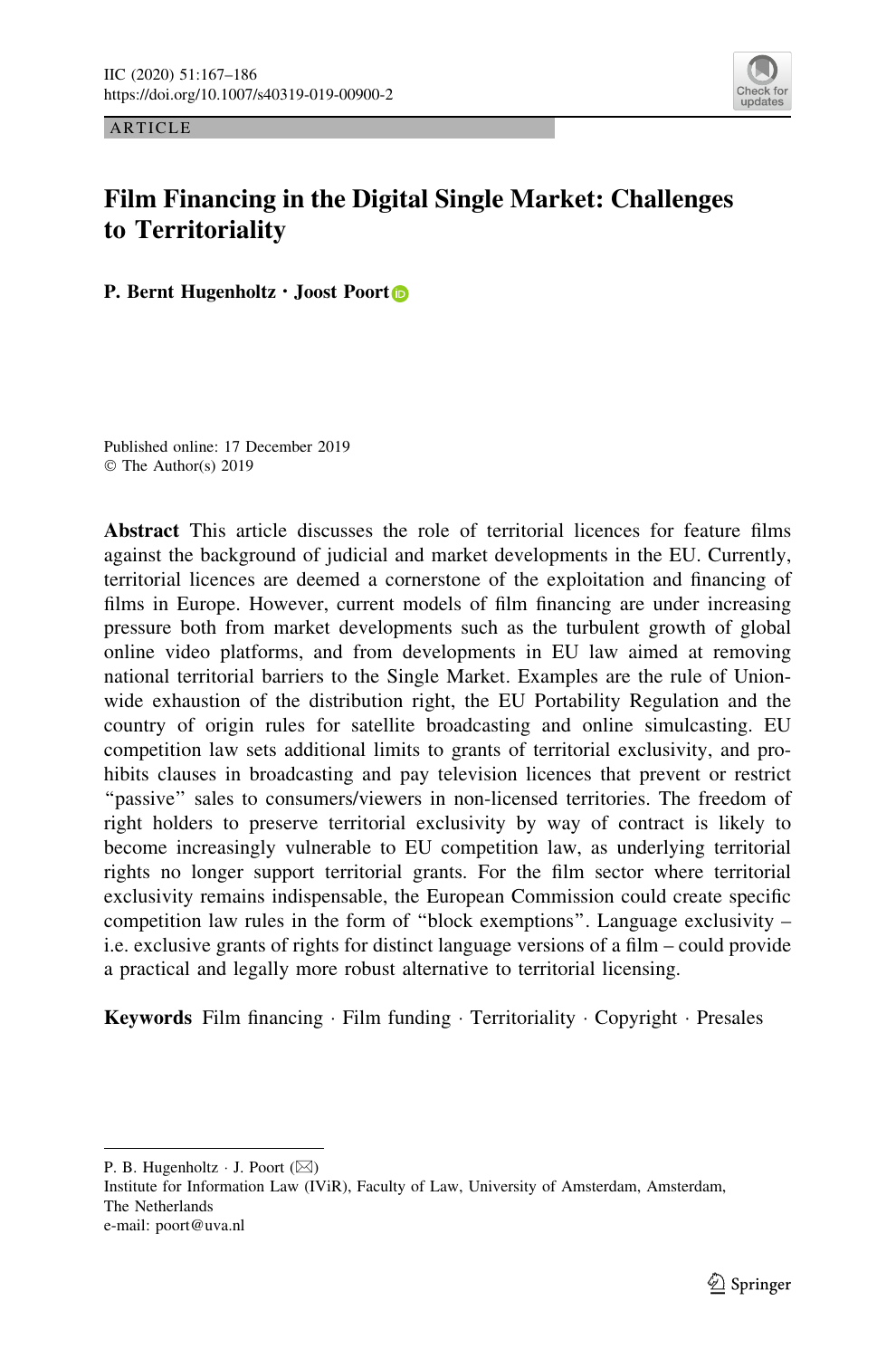### <span id="page-1-0"></span>1 Introduction

The digital revolution of recent decades, which has brought affordable broadband access to consumers in large parts of Europe, is having a profound impact on audiovisual markets in the European Union. While cinemas, terrestrial and satellite broadcasting and cable distribution remain important channels of film exploitation, online services and platforms have rapidly captured significant market share, with rental and sales of DVDs concomitantly decreasing. Arguably, the future of film distribution lies largely in the digital realm.

Since the internet knows no natural borders, digitisation has enabled new global players to enter European markets, and has put existing business practices and models for distributing and financing films under pressure. EU policies aimed at removing legal obstacles to achieving the Digital Single Market exacerbate this development. In the EU, the exclusivity that a copyright confers upon its owner is, in principle, limited to the Member State where the right has been granted. This allows right holders and licensees to partition markets along national borderlines, and to structure their financing model accordingly. However, since this may pose obstacles to intra-European trade and services, from the 1990s onwards a variety of European policies and regulatory instruments have been deployed to reconcile territoriality with the evolving needs of the Internal or Single Market. Such EU policies might affect current film financing practices that are considered by many stakeholders to be vital to the European audiovisual industry.

This raises the central questions of this article: What exactly is the role that territoriality plays in the complex puzzle of financing feature films in Europe today? How do judicial and legislative developments in EU law aimed at removing national barriers to the Single Market affect film financing models based on territorial exclusivity? And, if so desired, how could the model of territorial exploitation of films be reconciled with these developments?

The structure of this article is as follows: Sect. 2 briefly describes basic issues in film financing and the general role of territorial licencing, after which Sect. [3](#page-4-0) analyses how these issues are aggravated in Europe. Section [4](#page-6-0) examines the role of territoriality in copyright and the challenges it faces as a result of developments in EU legislation and jurisprudence in recent decades. Next, Sect. [5](#page-13-0) introduces language exclusivity as a potentially more robust alternative territorial exclusivity. Section [6](#page-16-0) concludes.

## 2 Film Financing and Territorial Licencing

Films are experience goods: a consumer will only know if he or she really appreciates a film after having watched it.<sup>1</sup> Quality signals help consumers to cope with this uncertainty. *Reputations* of famous actors, directors and studios are one such quality signal. Sequels can also be understood with this background in mind:

<sup>&</sup>lt;sup>1</sup> This paper focuses on feature fiction films, but many insights also apply to other audiovisual productions such as documentaries and television series.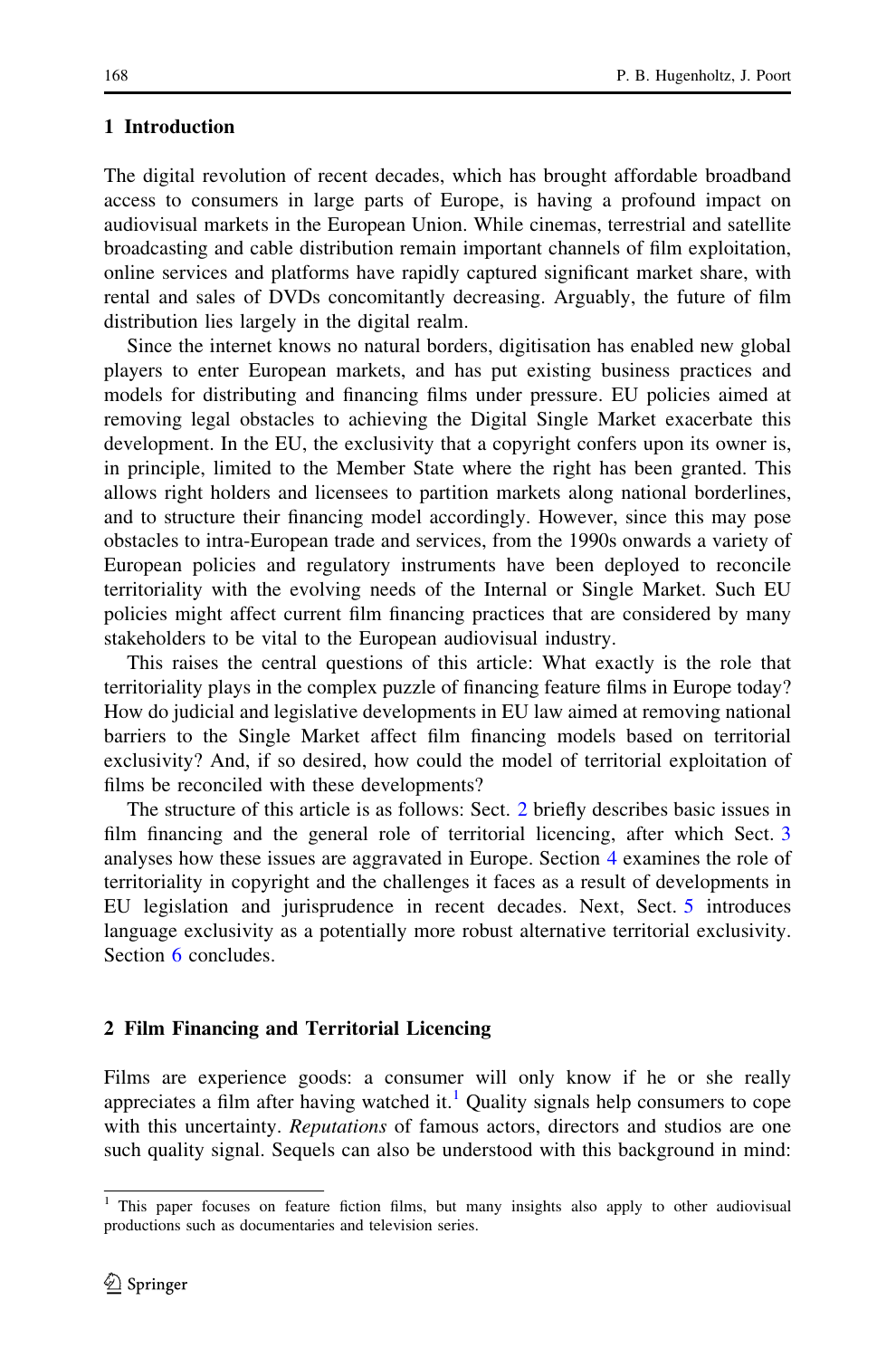they have a cast, style and storyline that is similar to a preceding film and aim to benefit from its success. Second, trailers are a way to allow consumers to sample a film before deciding whether to watch it. Third, *recognition*, in the form of recommendations, reviews and awards can reduce consumers' ex ante uncertainty. They can be self-reinforcing and lead to positive consumption externalities, as everyone wants to see the film that everyone is talking about. This fuels the ''nobody knows principle'': the observation that demand for creative works is intrinsically uncertain beforehand and not even easily understood afterwards.<sup>2</sup> It helps explain why the marketing budgets for commercial films may amount to more than half of the film's production costs.<sup>3</sup> But even expensive marketing campaigns are no guarantee of success.

Film production requires relatively high upfront investments, as the whole process of production, marketing and rights clearance (e.g. in case a film is based on an existing novel) must be financed during the process of creation, which can last several years. Budgets can reach tens of millions of euros and financiers usually demand that budgets are secured before production starts. High fixed *ex ante* costs and low marginal costs of serving additional customers imply significant economies of scale: commercially, films benefit from large markets, as the average costs per viewer drop rapidly with market size. For an international blockbuster, even production costs exceeding a hundred million euros can be easily regained.

High ex ante demand uncertainty and high upfront investments set the stage for the core challenge of financing a film: commercial investors avoid downward risk and require higher expected returns on riskier investments. The distribution rights of a film may serve as collateral for investors, but the value of these rights is as uncertain as the success of the film itself. Recommendations, reviews, awards and trailers are not available until the costs of production have been incurred. Therefore, they are useless for financing a film *ex ante* and investors have to rely on the reputation of so-called ''bankable names'' – a famous director, a stellar cast or other renowned parties involved. Having secured reputable names greatly facilitates film financing. Alternatively, investors may rely on the judgment of other investors and funding bodies by requiring their involvement before committing themselves.

In order to secure funding for a film, *presale agreements* ("presales") and minimum guarantees are common if not indispensable. Presales are contracts between producers and distributors whereby the distributor promises to pay the producer a fixed advance on expected revenues. The advance, called a minimum guarantee, is paid upon the film's completion. In exchange, the distributor gains the right to sell or exhibit the film in a given territory and/or distribution channel. The contracting party may also be an agent, who resells the distribution rights. Presales can count for anything from a small percentage to more than half of the budget of a film and may form the collateral for a production loan from a bank.<sup>4</sup>

 $2$  Caves ([2000\)](#page-18-0).

<sup>&</sup>lt;sup>3</sup> E.g. [https://www.reuters.com/article/us-industry/how-much-does-movie-marketing-matter-idUSTRE65](https://www.reuters.com/article/us-industry/how-much-does-movie-marketing-matter-idUSTRE65A13Q20100611) [A13Q20100611](https://www.reuters.com/article/us-industry/how-much-does-movie-marketing-matter-idUSTRE65A13Q20100611).

 $4$  FIAD ([2017\)](#page-19-0), p. 6.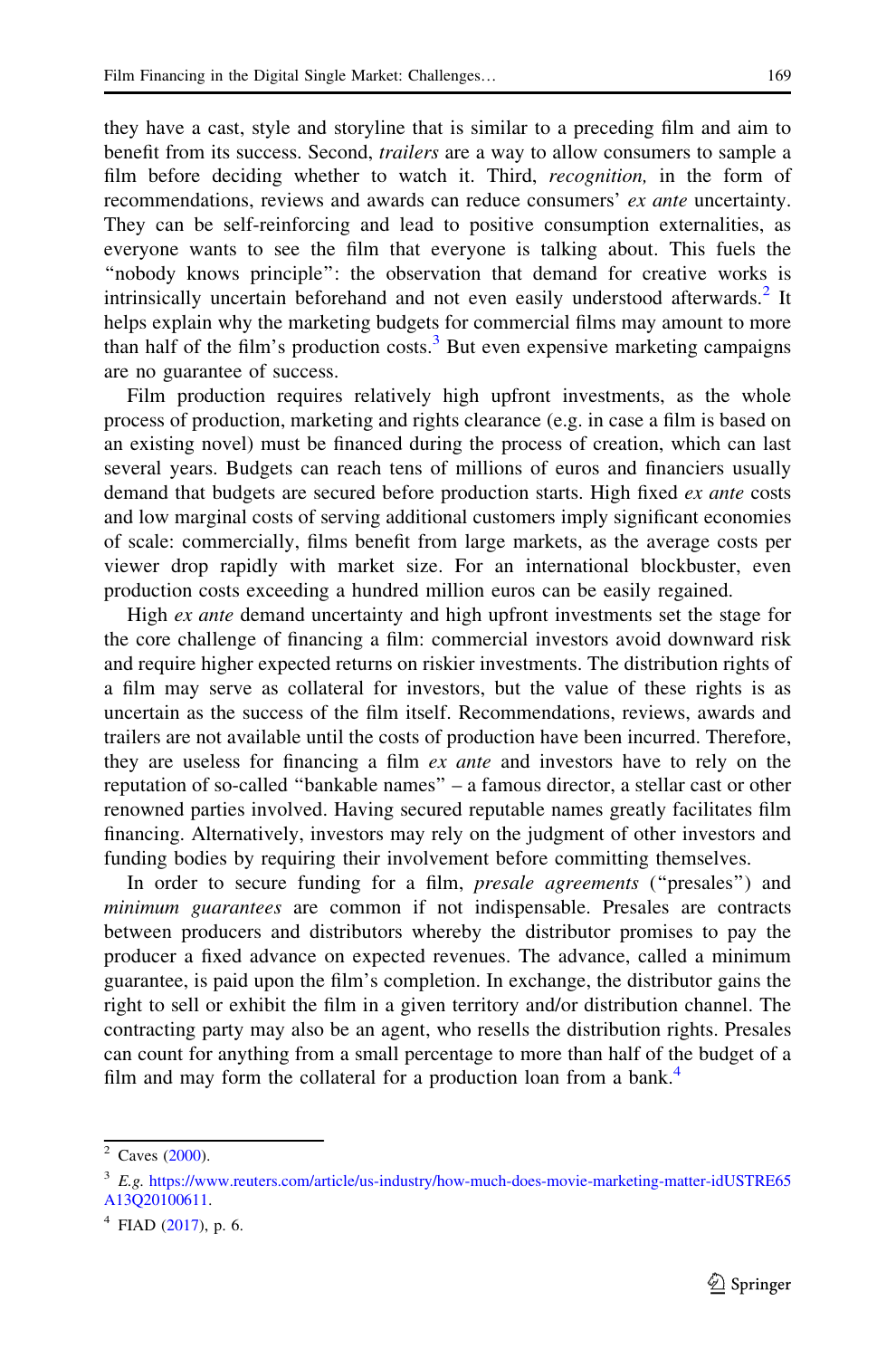Usually, cinemas, broadcasters, pay TV and video on demand (VOD) channels demand exclusive rights for their distribution channel to reduce the risk that competitors undermine the value of their rights. For the same reason, licence agreements typically grant exclusive rights for certain timeframes, called ''windows'', to minimise cannibalisation of earlier higher-value windows by later lowervalue windows. Broadcasters and cinemas in Europe generally operate nationally and are hence predominantly interested in exclusive rights within their own territory. Their interest in rights outside their market is limited at best, and it will be more lucrative for the producer to sell such rights on a territory-by-territory basis to others.

Territorial exclusivity may also help distributors to reap the benefits of their marketing expenses. It prevents competitors from freeriding on such efforts, which would lead to underinvestment in marketing.<sup>5</sup> A third reason for a producer to prefer selling rights on a territorial basis is the possibility to engage in price discrimination between high-income and low-income countries.<sup>6</sup> Note that territorial licensing in one exploitation window tends to necessitate territorial licensing in other windows, as long as these are not synchronised across countries. For example, a license holder for transactional video on demand (TVOD) exploitation in country A, traditionally an early exploitation window, will wish to prevent competition from subscription video on demand (SVOD) exploitation or free-to-air broadcasting in country B, where a film may have been released earlier.

Through exclusive windows and territorial licences, distributors can be certain that no-one else may distribute the film in the territory, on the platform or during the timeframe agreed upon. However, such territorial exclusivity is increasingly at odds with EU law and policies, as will be discussed in Sect. [4](#page-6-0). It is also in discord with market forces and consumers' expectations and enhances the risk that consumers will revert to online piracy to gain access to a film.

First, film consumption is shifting towards platforms that operate globally. Historically, cinema has been the most commercially attractive window, followed by the sale and rental of physical carriers such as DVDs, and broadcasting. This has rapidly changed as the DVD market collapsed to make way for TVOD, and particularly SVOD services such as Netflix and HBO. While SVOD only accounted for 7% of total pay-service revenues in Europe in 2016, it generated 60% of revenue growth. SVOD subscribership in Europe increased by 55% to 37.7 million euros in that year.<sup>7</sup> Unlike cinemas and DVD stores, these digital platforms operate globally and prefer global or pan-European licence agreements.

Second, territories do not perfectly match with homogenous consumer groups or cultural identities. On 1 January 2018, 22.3 million EU residents had citizenship of a non-EU country (4.4% of the EU-28 population), while 17.6 million EU citizens lived in another Member State than that of their citizenship.<sup>8</sup> Also, tastes differ

 $5$  Langus et al. ([2014](#page-19-0)), Ch. 3.2.

 $6$  Langus et al. ([2014](#page-19-0)), Ch. 3.3; Oxera and O&O ([2016\)](#page-19-0).

 $7$  EAO/European Audiovisual Observatory ([2018a](#page-18-0)), pp. 50, 60.

 $8$  Eurostat ([2019\)](#page-19-0).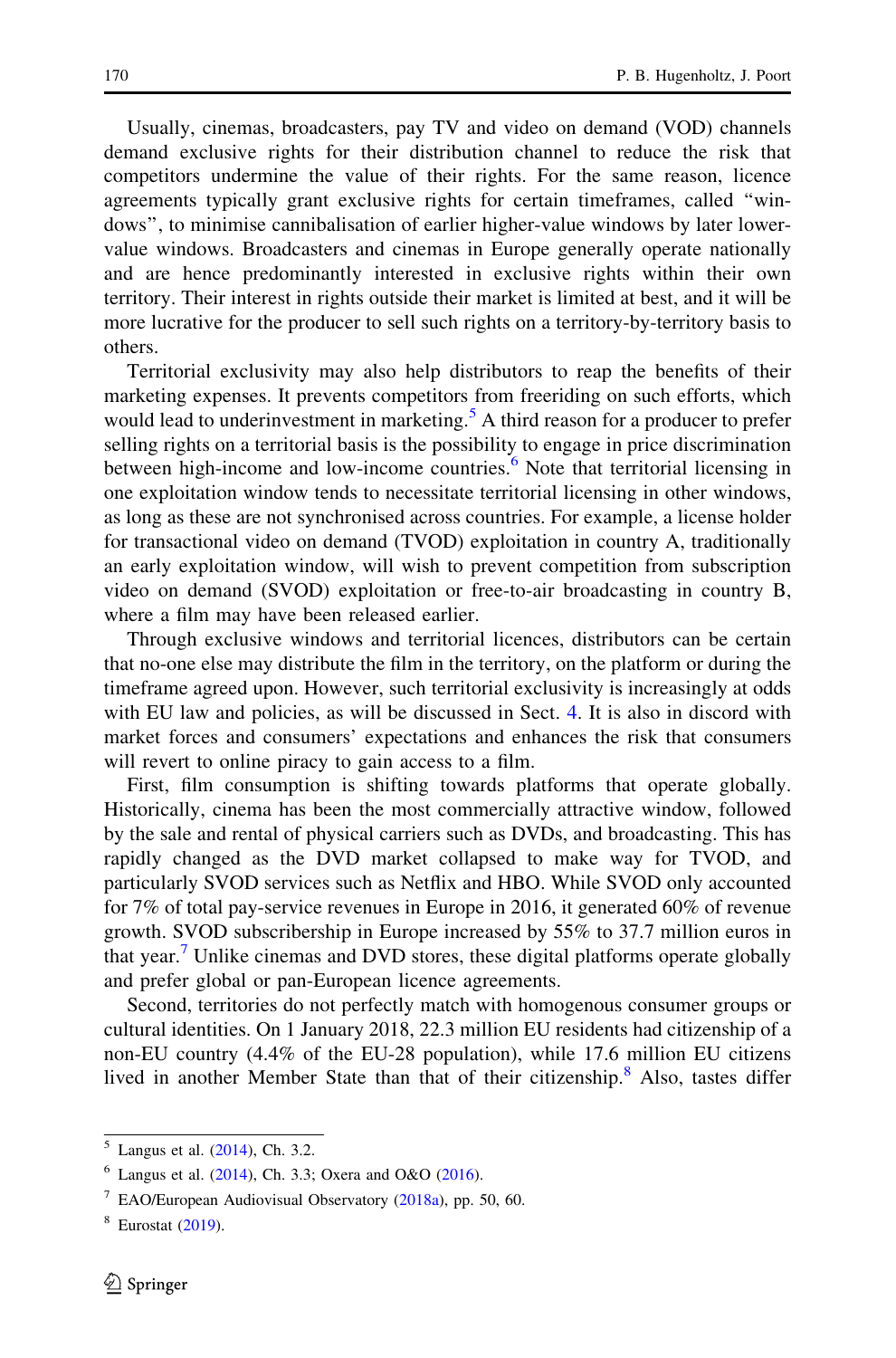<span id="page-4-0"></span>within and between populations and cultural groups. All this implies that territorial exploitation will leave a significant share of the potential market unserved.

#### 3 European Films

European films are much less successful in attracting large audiences than films produced in the United States. In 2017, European films accounted for 27.5% of EU cinema admissions; films produced in Europe with incoming US investment for another 3.7%. Between 2012 and 2017, this European share in EU cinema admissions was 27–34%, while US films accounted for 63–70% and the rest of the world for  $3\%$ .<sup>9</sup> On television, European films accounted for 28% of film broadcasts by 131 TV channels in 18 EU countries in the 2015–2016 season.<sup>10</sup> In a selection of TVOD catalogues representing 47 country catalogues, the share of European films ranged from 17 to 30%. In 37 country catalogues for nine SVOD services, this was 20% on average. $11$ 

The modest market share of European films in Europe is not for want of European productions. In 2017, 1676 feature films were produced in the EU, against 821 in the US. $^{12}$  In other words: in their home market European films have half the market share of US films, even though twice as many European films are produced. This implies that in the EU, US films average four times as many admissions as domestic films (not taking into account that not all US films reach the EU market).

One explanation for this relatively weak position of European films are the language barriers and cultural differences within Europe. The EU has 24 official languages, almost as many as it has Member States, and EU citizens predominantly watch films spoken in their native language or in English. In 2016, European films generated 60% of their admissions in their domestic markets, while many do not even circulate outside their domestic market. They generated half of the remaining admissions in the rest of the EU and only 19% outside Europe. About 5200 European films were on release in at least one European market in 2016, while only 650 were screened outside Europe: a ratio of eight-to-one. Co-productions between European countries perform much better in this respect. They generate three times as many admissions as purely national European films and circulate almost twice as widely. $13$ 

As a result of their modest position in terms of audience size, most European films do not benefit from economies of scale as much as American blockbusters do: fixed costs can be spread over fewer admissions, raising the average costs per admission. This makes it harder for such films to recover their production costs and

<sup>&</sup>lt;sup>9</sup> EAO ([2018b](#page-18-0)), p. 15.

 $10$  EAO ([2018a](#page-18-0)), pp. 18, 55–57.

 $11$  EAO ([2018a](#page-18-0)), pp. 20-25.

 $12$  EAO ([2018b](#page-18-0)), pp. 17, 42.

<sup>13</sup> EAO ([2018a](#page-18-0)), pp. 8–14, 54.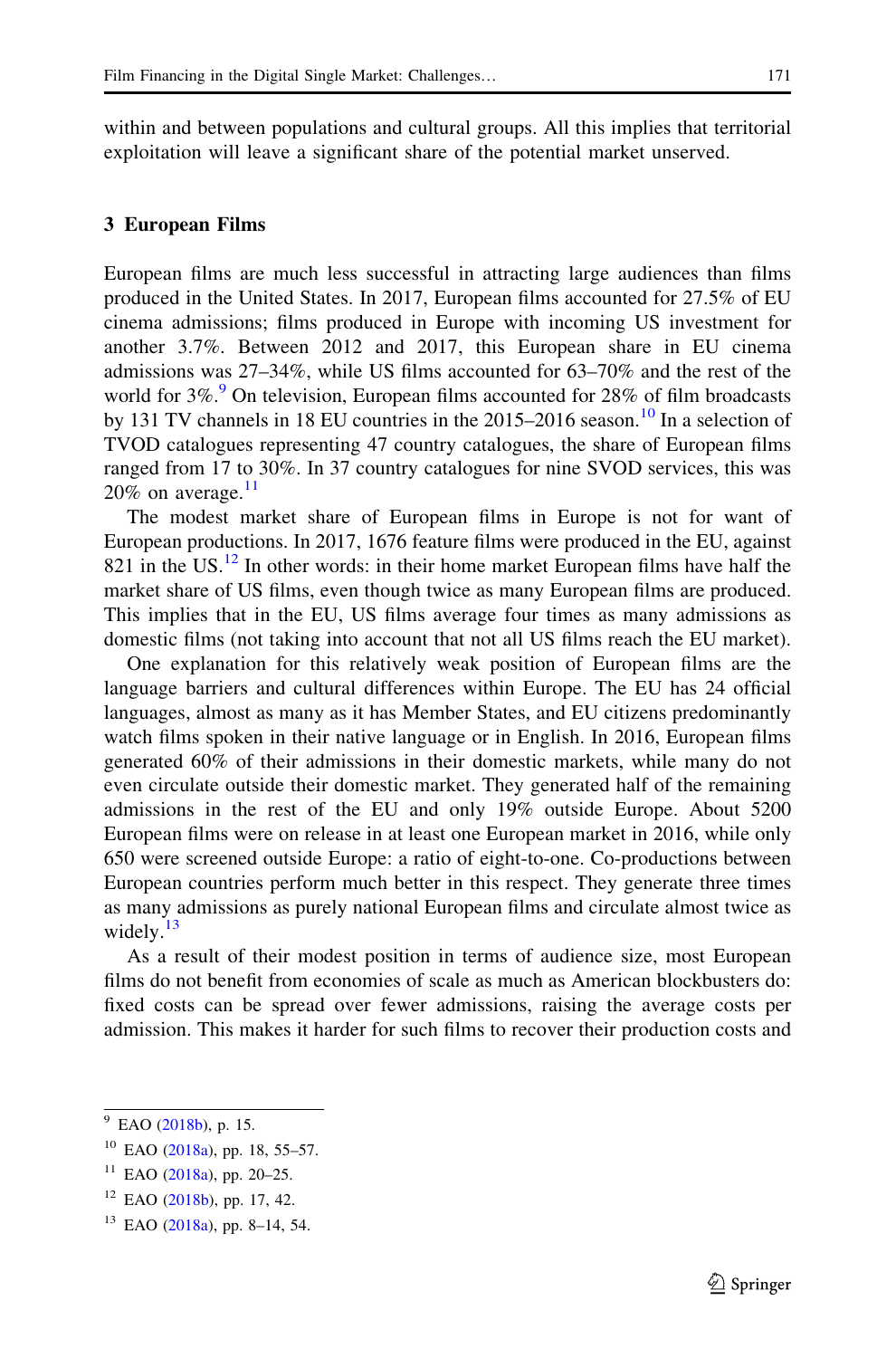further enhances the financial risks for investors.<sup>14</sup> To recoup investments from a smaller customer base, production budgets need to be smaller for a film to remain commercially sound. In many genres, smaller production budgets make it harder to compete with high-budget films. As a result, ''European films'' are often synonymous with ''arthouse films'', having an intrinsically smaller audience and relying more heavily on public funding.

Contracting a stellar cast and other bankable names is much more difficult for films with a smaller budget. As these  $ex$  ante quality signals for consumers and investors are out of reach, financing such films becomes even more difficult. More than blockbusters, the typical European film has to rely on reviews, recommendations and awards, which are not available until after their release. Even larger European productions often lack the marketing power and budget to start a pan-European marketing campaign. They have to gain a reputation outside their producing countries after winning awards or nominations at festivals or through success in their home markets. Acquiring a reputation in this way may take over a year from release, and is often a prerequisite for films to start circulating abroad. Unlike large blockbusters, for which theatrical releases have become ever more synchronised across territories, $\frac{15}{15}$  smaller yet successful European productions must expect a significant time span during which territorial exploitation windows are outof-sync. Not being able to grant territorial licences during this period could increase risks of cannibalisation and erode distributors' investments in licences and the opportunities to recoup such investments. Consequently, European productions are typically more dependent on territorial licences for international success than American blockbusters.

A free-market outcome that would result from a lack of scale for the average European film would be fewer productions. However, this may be undesirable for a variety of reasons. From a cultural and political perspective, films are seen as carriers of the cultural identity of Europe and its Member States or regions, which deserve protection and promotion.<sup>16</sup> From an economic perspective, a healthy film industry is considered important for the jobs, incoming investment and tax revenues it generates. National film industries have stressed this repeatedly.<sup>17</sup> In addition, successful films may attract expenditure by tourists – as *Lord of the Rings* did for New Zealand<sup>18</sup> and *Harry Potter* for London. These cultural, political and economic arguments have resulted in a wide variety of film support policies in Europe, which have evolved into significant film financing sources and have contributed to the fact that the EU produces twice as many feature films as the US.

<sup>&</sup>lt;sup>14</sup> This is illustrated by the observation that only 6.6% of UK independent films produced between 2003 and 2011 were profitable, Oxera and O&O [\(2016](#page-19-0)), p. 3.

<sup>&</sup>lt;sup>15</sup> To illustrate this: the average time between the US and UK cinema release for the top 100 films dropped from around a 100 days up to the year 2000, to just 10 days in 2016. See [https://stephenfollows.](https://stephenfollows.com/changing-movie-release-patterns) [com/changing-movie-release-patterns.](https://stephenfollows.com/changing-movie-release-patterns)

 $16$  E.g. Raad voor Cultuur [\(2018](#page-19-0)).

 $17$  E.g. Oxford Economics ([2013\)](#page-19-0).

 $18$  E.g. Croy ([2004\)](#page-18-0).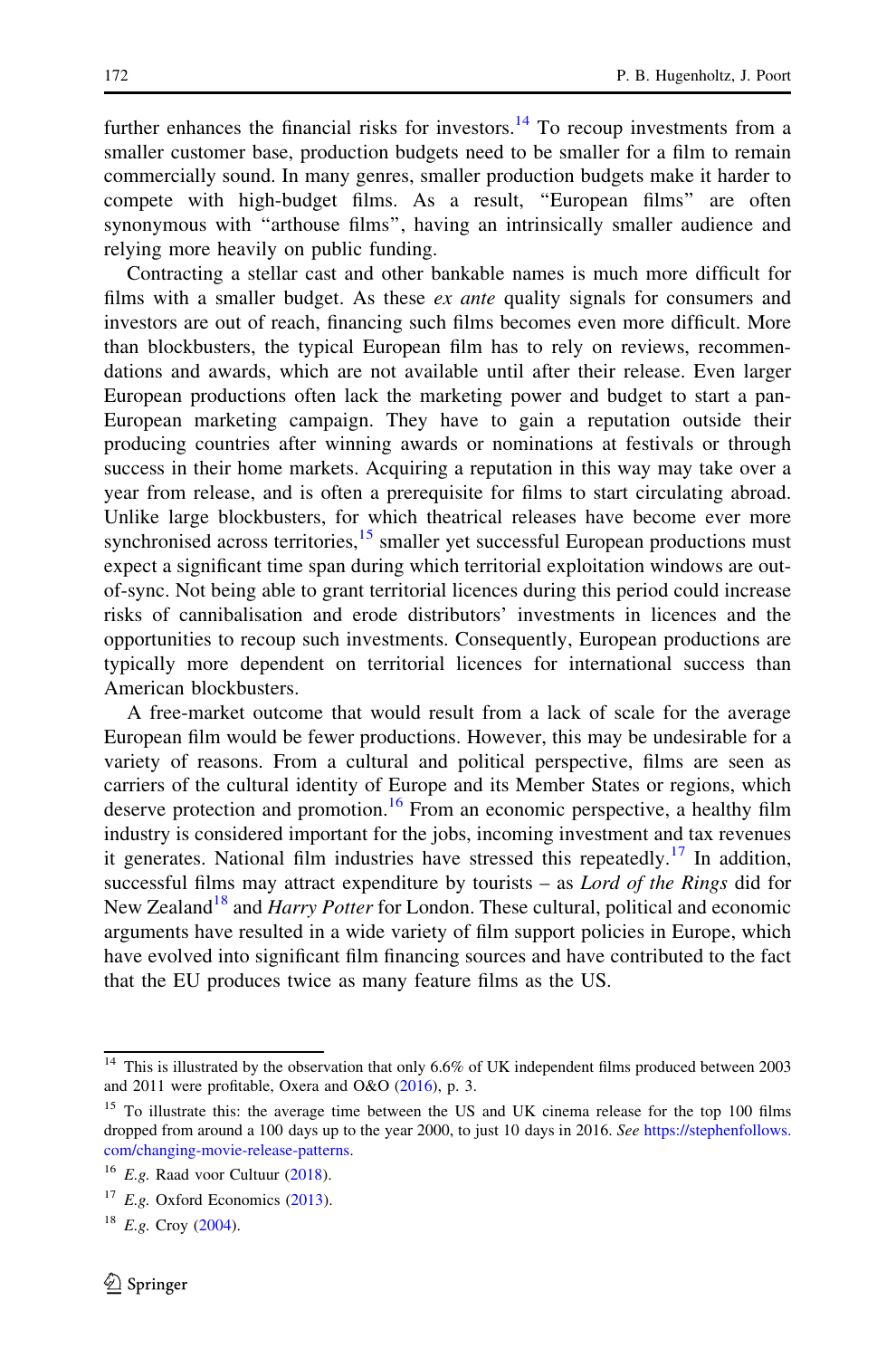<span id="page-6-0"></span>In the end, financing films in Europe is a highly complex business. Most European films, in particular larger European co-productions, typically obtain their production budget from 20 or more financing sources. Usually, this includes grants and/or loans in each of the co-producing countries, incentive schemes in the coproducing countries, support from European funds such as Eurimages and, where applicable, international co-production funds. Presales and minimum guarantees from exclusive deals, or co-production agreements with public or private broadcasters and other distributors supplement these receipts from support schemes. Also, investments are often made by the producers themselves and by other private investors.<sup>19</sup>

Territorial exclusivity allows distributors and public and private broadcasters (often acting as co-producers) to invest in and advertise theatrical releases or broadcasts specifically geared towards local audience markets, without having to fear competition from concurrent offers of the same film. Larger film productions are often the product of wide-ranging trans-European co-production agreements involving multiple distributors and/or broadcasters, whereby distribution or broadcasting rights are ''split up'' following territorial boundaries. Most publicly financed film funds also operate at the Member States level, and sometimes demand that national broadcasters or distributors secure rights in subsidised films. Private investors likewise often require transfers of territorially defined rights as collateral for film production loans. In sum, territorially defined rights are deeply entrenched in European film exploitation and financing.

## 4 Territoriality in Copyright and the Challenges It Faces in the EU

Section [3](#page-4-0) described how territorial exclusivity is a key factor in European film financing. Since territorial exclusivity relies on copyright law, the following section first describes the role and meaning of territoriality in copyright law, and the way EU law has in the past tried to reconcile territoriality with the needs of the Internal Market (Sect. 4.1). Thereafter, Sect. [4.2](#page-8-0) discusses recent and future regulatory challenges to territoriality in copyright, after which limits to territorial grants of rights set by EU competition law are examined in Sect. [4.3.](#page-10-0) Section [4.4](#page-11-0) queries to what extent film licensing contracts may still include territorial clauses despite regulatory intervention.

## 4.1 Territoriality and the Internal Market

Copyright creates exclusive rights in works of literature, science and art. Despite the existence of the Berne Convention and other international treaties, and nearly 30 years of harmonisation in the European Union, copyright has remained essentially national law, with each of the Union's Member States having its own national law on copyright and neighbouring (i.e. related) rights. As a consequence,

 $\frac{19}{19}$  See Poort et al. ([2019\)](#page-19-0), Box 3.1 for case examples; see Kanzler ([2018\)](#page-19-0) for a more comprehensive analysis of the relative share of various financing sources.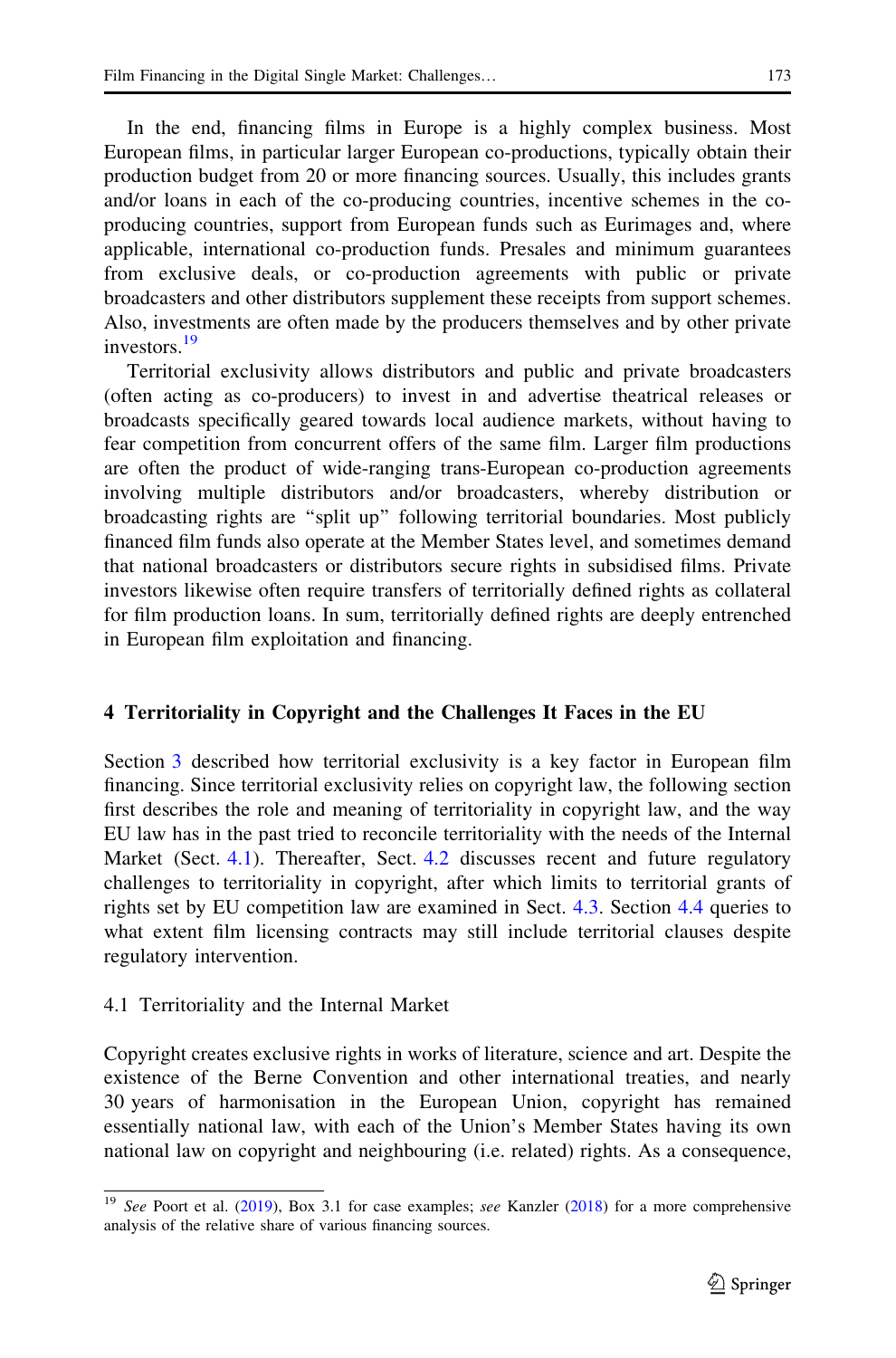copyright owners in the EU are protected not by a single European copyright law, but by a ''bundle'' of parallel national copyrights. A film will, for example, be protected in Germany under the rules of the German Urheberrechtsgesetz, whereas the same film will be protected in France under the Code de la propriété intellectuelle. Since copyright's exclusive rights are generally transferable or licensable, either in whole or in part, a direct consequence of territoriality is that rights in a film can be split into multiple territorially defined national rights, which may be owned or exercised for each national territory by a different entity. This explains why different film distributors may concurrently own exclusive rights to the same film for different Member States, for example Germany and France.

Obviously, the grant or exercise of territorially defined rights creates a potential conflict with the norms and ambitions of the Internal Market or Single Market. The inherent tension between territorially limited grants of rights and the principles of the Internal Market are particularly apparent in the practice of ''geo-blocking'' access to audiovisual services from Member States where rights have not been cleared. Since the exercise of territorial rights poses obstacles to intra-European trade and services, from the 1990s onwards a variety of European policies and regulatory instruments have been deployed to reconcile territoriality with the evolving needs of the Internal Market.

For example, the rule of exhaustion of the distribution right, also known as ''first sale doctrine'', which was initially developed by the Court of Justice and later codified in the Information Society Directive, $20$  has removed undue market fragmentation by allowing tangible goods incorporating copyright works to be resold without permission of the copyright owner after their initial authorised sale in a Member State. As a consequence, DVDs that have been sold in a Member State under licence from a local right holder may be parallel imported into another Member State without additional permission of the right holders.

Another noteworthy measure, particularly designed for the audiovisual industry, is the Satellite and Cable Directive $21$  that determines that satellite broadcasting is a relevant act for copyright purposes only in the country of origin of the broadcast signal.<sup>22</sup> A satellite-broadcasting organisation will therefore need to acquire licences only from right holders in the Member State of origin of the signal. However, the Directive does not rule out licence fees and other contractual conditions that consider the size of the footprint (i.e. number of countries reached) of the satellite broadcast. On the contrary, Recital 17 instructs the parties concerned to ''take account of all aspects of the broadcast, such as the actual audience, the potential audience and the language version''.

<sup>20</sup> Directive 2001/29/EC of the European Parliament and of the Council of 22 May 2001 on the harmonisation of certain aspects of copyright and related rights in the information society.

<sup>&</sup>lt;sup>21</sup> Council Directive 93/83/EEC of 27 September 1993 on the coordination of certain rules concerning copyright and rights related to copyright applicable to satellite broadcasting and cable retransmission.

 $22$  Hugenholtz [\(2009](#page-19-0)).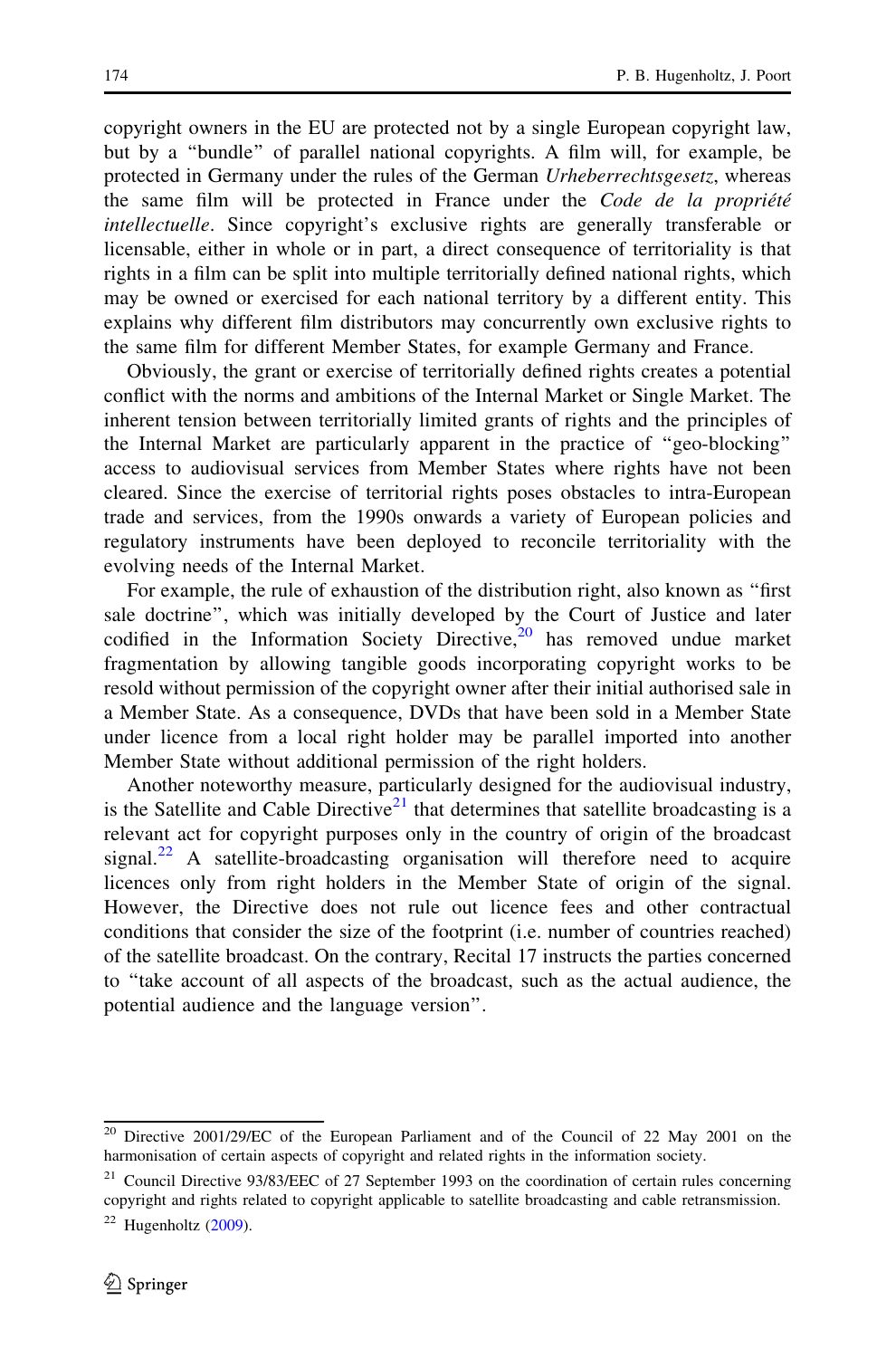#### <span id="page-8-0"></span>4.2 Recent Regulatory Challenges to Territoriality

In the online environment, the European Commission has identified ''unjustified'' geo-blocking and other forms of geographical discrimination as an obstacle to attaining the Digital Single Market in multiple policy documents.<sup>23</sup>

The European Parliament has also expressed its concern about these practices repeatedly.<sup>24</sup> A European Parliament study published in  $2013^{25}$  distinguishes two types of geographical discrimination: ''geo-blocking'' – i.e. refusal to sell or provide  $access^{26}$  – and "geo-relocation" or "geo-filtering" – i.e. conditioning of sales or rerouting of services. Both practices are based on the geographical location of the consumer. In the area of audiovisual services, both types of geographical restriction occur.<sup>27</sup>

With the Portability Regulation<sup>28</sup> that was adopted in 2017, the EU has effectively put an end to the practice of geo-relocation in the audiovisual realm. The Portability Regulation ensures that European consumers travelling across the EU will have continued access to the online content services to which they have subscribed in their home countries. The Regulation obligates operators of subscription-based online audiovisual services such as Netflix to provide migrant subscribers access to the content the catalogues of their country of residence, whenever travelling in Europe. Since the making available to a travelling subscriber of movies, for which the rights have not been licensed in the country where the subscriber is temporarily located, would normally amount to copyright infringement, the Regulation provides that the provision of the service ''shall be deemed to occur solely in the subscriber's Member State of residence''. The Regulation thus allows Netflix and other audiovisual content providers to offer content to their subscribers, based solely on licences secured in their country of residence.

In 2018, EU Regulation 2018/302 was adopted, which prohibits ''unjustified geoblocking".<sup>29</sup> However, "audiovisual services, including services the principle purpose of which is the provision of access to broadcasts of sports events and which are provided on the basis of exclusive territorial licenses'', are excluded from the scope of this Regulation, so the Regulation is of limited consequence for the film industry.

 $23$  European Commission [\(2014](#page-18-0)), pp. 6–7; President Juncker of the European Commission ([2014](#page-19-0)); European Commission (2015).

 $24$  E.g. European Parliament ([2007](#page-19-0)), para. 30.

<sup>&</sup>lt;sup>25</sup> Schulte-Nölke et al.  $(2013)$  $(2013)$ .

 $26$  See European Commission [\(2015b](#page-18-0)), p. 21.

 $27$  Gomez and Martens [\(2015](#page-19-0)).

<sup>&</sup>lt;sup>28</sup> Regulation (EU) 2017/1128 of the European Parliament and of the Council of 14 June 2017 on crossborder portability of online content services in the internal market.

<sup>&</sup>lt;sup>29</sup> Regulation (EU) 2018/302 of the European Parliament and of the Council of 28 February 2018 on addressing unjustified geo-blocking and other forms of discrimination based on customers' nationality, place of residence or place of establishment within the internal market and amending Regulations (EC) No 2006/2004 and (EU) 2017/2394 and Directive 2009/22/EC.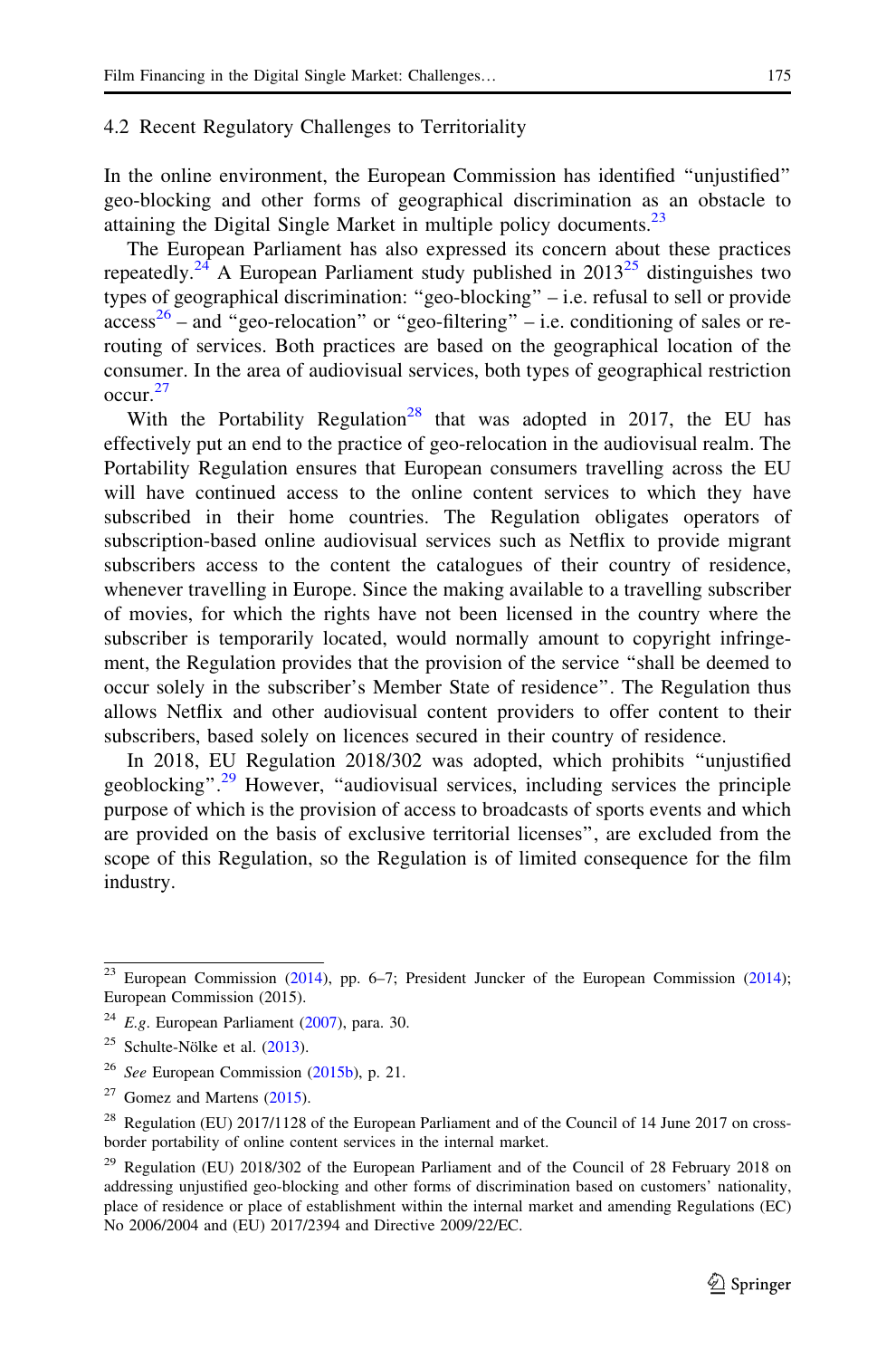The recently adopted Online Broadcasting Directive<sup>30</sup> poses another challenge to territorial exclusivity in the audiovisual realm. The Directive extends the Satellite and Cable Directive's *country of origin* rule to radio and television broadcasts offered by broadcasting entities over the internet simultaneously with their terrestrial broadcasts, and to other ''ancillary online services'' such as catch-up platforms. Under current law, broadcasters wishing to simulcast their broadcasts over the internet require licences from all relevant right holders in all countries where the broadcasts are made available. The Impact Assessment study preceding the Commission's proposal for the Online Broadcasting Directive identified the "territoriality of copyright" as a major obstacle to rights clearance,  $31$  as a result of which the number of rights to be cleared is multiplied.

Under the rules of the new Directive, broadcasters wishing to simulcast their broadcasts over the internet across the EU require licences only in their country of establishment. The Directive has been criticised, notably by right holders, as unduly affecting exclusive territorial grants of rights and thereby undermining customary film financing practices. In response to this criticism, the scope of the Directive's country of origin rule was narrowed down in the course of the discussions in the European Parliament. As finally adopted, the new rule applies only in respect of radio programmes, televised news and current affairs programmes, and ''fully financed own productions of the broadcasting organisation''.

The ultimate challenge to territoriality in copyright lies in the more distant future. Whereas the EU has employed a variety of regulatory instruments, such as the exhaustion rule and the country of origin principle, to overcome some of the obstacles to the Internal Market that territorially exercised rights entail, the final step towards a truly unified European copyright law has yet to be taken. One day, such unification might be shaped as a general EU Copyright Regulation that would provide for unitary copyright protection across the Union, replacing existing national copyright laws.<sup>32</sup>

In recent years, the idea of unification is gradually gaining support, both in scholarly and in political circles. For example, the European Copyright Society, a society of professors, has sent a public letter to the European Commission urging it to start a unification project.<sup>33</sup> A year later, the European Commission committed itself to the idea of unitary copyright in an official Communication to the Council and the European Parliament. $34$  In doing so, the Commission recognised that the road to a European Copyright Regulation is still a long and complex one. According to the Commission, the introduction of unitary copyright should be accompanied by the designation of an exclusively competent Union court ''to avoid inconsistent

<sup>&</sup>lt;sup>30</sup> Directive (EU) 2019/789 of the European Parliament and of the Council of 17 April 2019 laying down rules on the exercise of copyright and related rights applicable to certain online transmissions of broadcasting organisations and retransmissions of television and radio programmes, and amending Council Directive 93/83/EEC.

 $31$  European Commission ([2016\)](#page-18-0), p. 14.

<sup>&</sup>lt;sup>32</sup> Article 118 TFEU has created an express EU competence for such unification.

<sup>&</sup>lt;sup>33</sup> European Copyright Society [\(2014](#page-19-0)).

 $34$  European Commission ([2015a](#page-18-0)).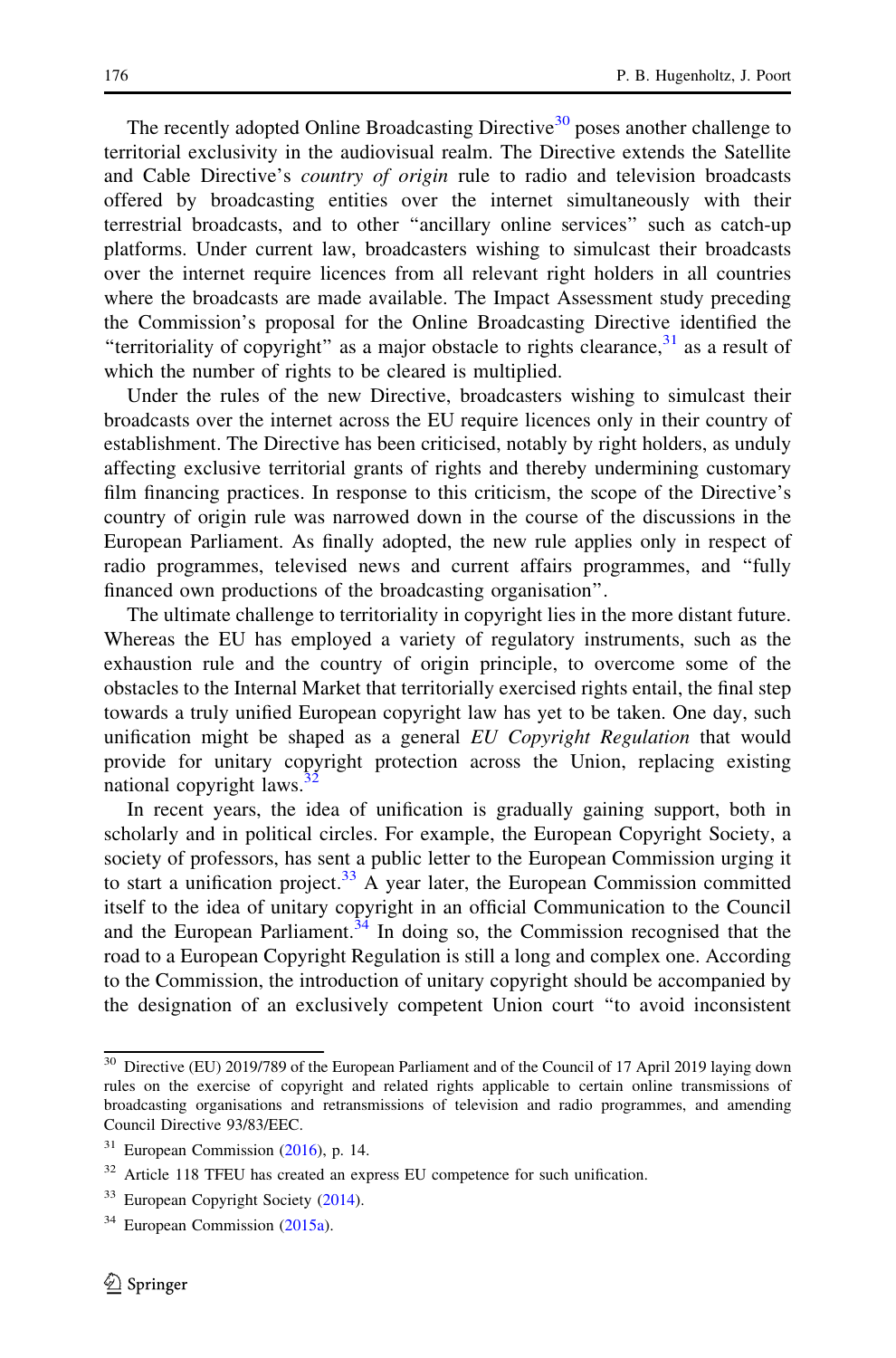<span id="page-10-0"></span>jurisprudence leading to more fragmentation''. But ''these difficulties should not lead to the abandonment of this vision as a long-term objective''. If adopted, a truly unified EU copyright law would do away with nationally defined territorial rights, since national copyright laws would cease to exist. Instead, a unified EU copyright law would apply homogenously in the entire territory of the Union.

## 4.3 Limits to Territorial Grants of Rights by EU Competition Law

Apart from specific regulatory intervention, territorial grants of rights might also run afoul of the general rules of EU competition law, notably Arts. 101 (anti-trust) and 102 (abuse of dominance) of the Treaty on the Functioning of the European Union (TFEU) – formerly Arts. 81 and 82 of the EC Treaty. Over the years, the European Commission, which is tasked with competition oversight, and the European Court of Justice have produced extensive case law on the issue. In a string of cases concerning the interface between intellectual property law, competition law and the EC Treaty's Internal Market freedoms, the Court has developed the doctrine that the application of competition law and the economic freedoms should not affect the "specific subject matter" of the intellectual property right concerned. $35$  This doctrine has led the Court in the past to accept certain contractual restrictions to competition and to the freedom of circulation of goods and services.

In the landmark case of Coditel II, which was decided by the Court in 1982, the Court held that an exclusive territorial grant of copyright in respect of a film does not per se amount to infringement of anti-trust law, but that such a contract may well violate competition law ''if it has as its object or effect the restriction of film distribution or the distortion of competition on the cinematographic market".<sup>36</sup> In its decision, the Court expressly took account of the specific economic characteristics of the film industry in Europe:

The characteristics of the cinematographic industry and of its markets in the Community, especially those relating to dubbing and subtitling for the benefit of different language groups, to the possibilities of television broadcasts, and to the system of financing cinematographic production in Europe serve to show that an exclusive exhibition licence is not, in itself, such as to prevent, restrict or distort competition. (para. 16)

Whether or not a territorial grant of rights amounts to an infringement of antitrust law must therefore be assessed in light of the ''specific characteristics'' of the cinematographic market.

In its more recent Premier League decision of 2011, the European Court of Justice held that an exclusive pay television licence agreement that obliges the pay television broadcaster not to supply decoding devices to users outside the territory

<sup>35</sup> Triaille ([2013\)](#page-19-0), p. 180.

 $36$  Judgment of 6 October 1982 in Case 262-81, *Coditel v. Ciné Vog Films* (ECR 1982, p. 3381).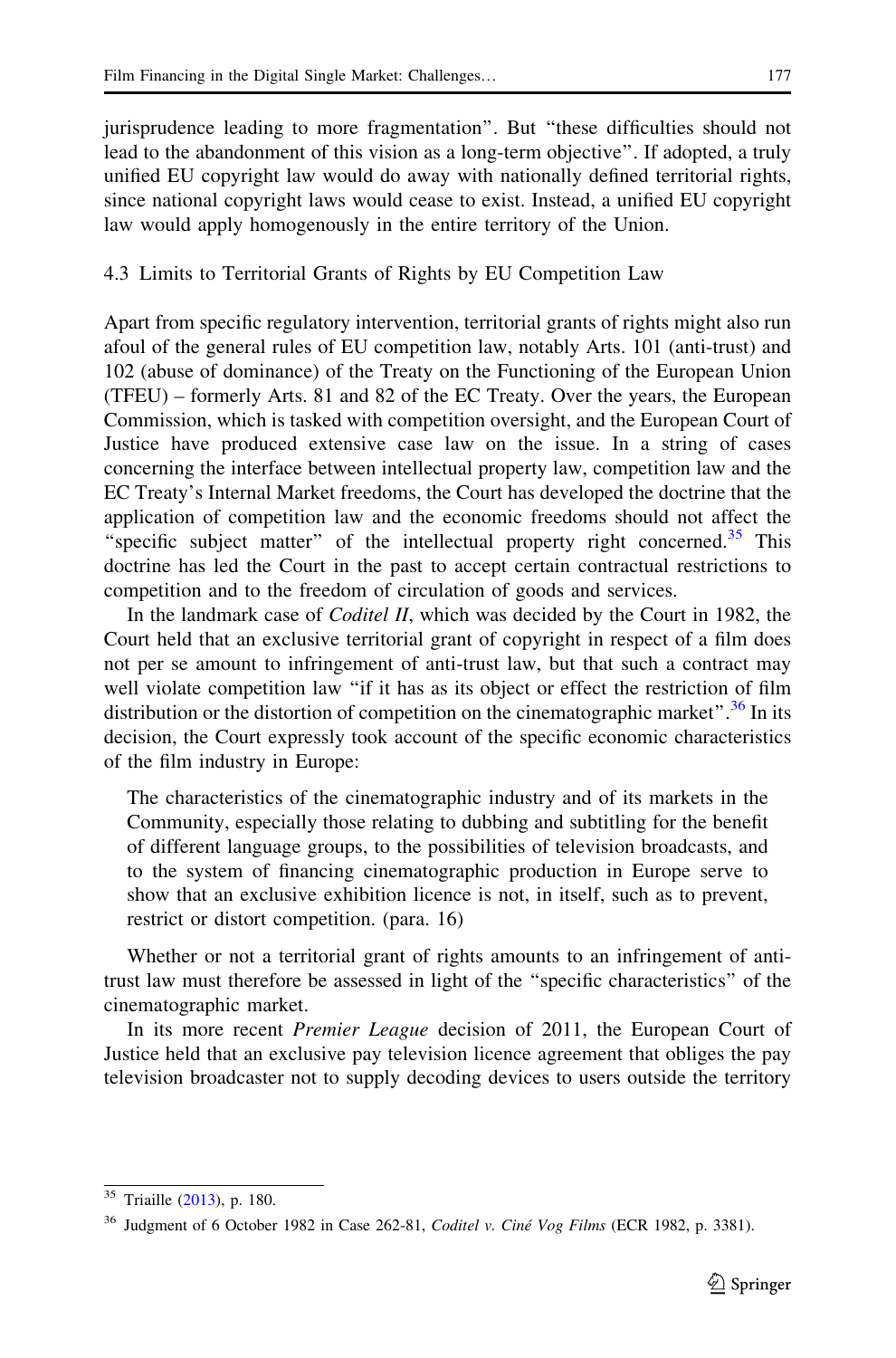<span id="page-11-0"></span>covered by that licence agreement infringes Art. 101 TFEU.<sup>37</sup> This decision is in line with general EU competition  $law<sub>1</sub><sup>38</sup>$  which distinguishes between "active" and "passive" sales to consumers in Member States not covered by a territorial licence. Whereas competition law does allow a licensor to oblige a licensee not to actively seek customers outside the licensed territory, a licensee may not be prevented from "passively" selling to such consumers. In other words, a territorial broadcasting licence will never be absolute.

Following the *Premier League* decision, commentators have questioned whether the Court's reasoning would also apply to the film sector.<sup>39</sup> Whereas the economics of broadcasting sports and films are clearly not identical, the Court's decision in Premier League has inspired the European Commission to start investigations into possibly anti-competitive licensing practices involving films licensed to pay television platforms. The investigation focuses on licensing contracts involving a number of major film studios and Sky UK Limited (and subsidiaries). So far, this has led to commitments by Paramount and Disney to remove or no longer enforce restrictions in their licensing contracts that prevent pay television providers from responding to "passive" requests from consumers outside the licensed territory. $40$ 

If similar restrictions were to be imposed on film producers with regard to online audiovisual streaming services, the implication could be that they could no longer oblige their licensees to ''geo-block'' consumers residing outside the licensed territory.

#### 4.4 Freedom of Contract and Territorial Exclusivity

The gradual abolition of state-based territoriality in EU copyright law does not necessarily spell the end of exclusive grants of rights with territorial effect. Even if territoriality can no longer be fully based in national copyright law, freedom of contract, i.e. the freedom of parties to govern their own actions by contract, persists. Based on freedom of contract, a film producer and a distributor might still agree on a territorially restricted exclusive licence. For example, the introduction of the country of origin rule in the Satellite and Cable Directive has not put an end to the practice of territorially restricted licensing in the field of satellite broadcasting. The Directive does not prevent the owners of copyright in a film from contractually obliging a satellite broadcaster to apply encryption or other technical means to avoid reception in countries for which the broadcast is not intended. Thus, territorial

<sup>37</sup> Judgment of 4 October 2011 in Joined Cases C-403/08 & C-429/08, Football Association Premier League Ltd and Others v. QC Leisure and Others; and Karen Murphy v. Media Protection Services Ltd (ECR 2011, I-9083).

<sup>&</sup>lt;sup>38</sup> See e.g. Art. 4(b)(i) of Commission Regulation (EU) No 330/2010 of 20 April 2010 on the application of Art. 101(3) of the Treaty on the Functioning of the European Union to categories of vertical agreements and concerted practices.

 $39$  Cabrera Blázquez et al. ([2015\)](#page-18-0), p. 55 ff.

<sup>40</sup> Commission Decision of 26 July 2016 relating to a proceeding under Art. 101 of the Treaty on the Functioning of the European Union and Art. 53 of the EEA Agreement. Case AT.40023 – Cross-border access to pay-TV.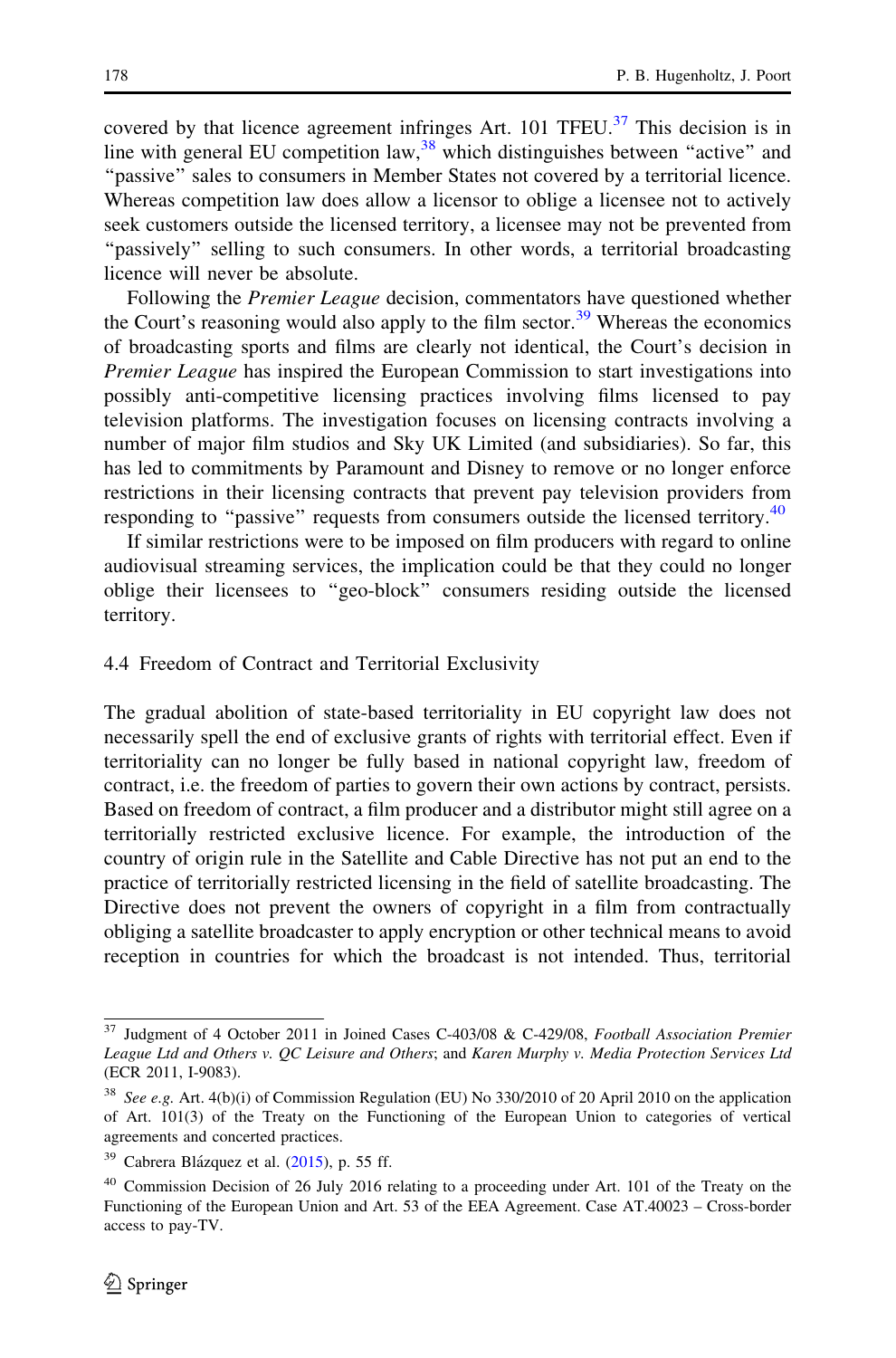exclusivity is still achieved, notwithstanding the clear aim of the Directive to create an internal market for trans-frontier satellite broadcasting.<sup>41</sup>

This issue has re-emerged during the discussions surrounding the Online Broadcasting Directive. For this reason, Art. 3(3) of the Directive provides that ''the country of origin principle set out in paragraph 1 shall be without prejudice to the contractual freedom of the rightholders and broadcasting organisations to agree, in compliance with Union law, to limit the exploitation of such rights […]''. And Recital 10 of the Directive states: ''The country of origin principle should not affect the freedom of rightholders and broadcasting organisations to agree, in compliance with Union law, on limitations, including territorial limitations, to the exploitation of their rights.''

While these texts clearly express the EU legislator's desire to preserve the practice of territorial licensing in the audiovisual realm<sup>42</sup> notwithstanding the introduction of a limited country of origin rule, both Art. 3 and the accompanying recital are conditioned on the assumption that contractual grants of territorial exclusivity ''are in compliance with Union and national law''. What is meant here is that such contractual clauses are not immune to the application of EU competition law. Territorial exclusivity in licensing agreements must still comply with the general rules of Arts. 101 and 102 TFEU, as applied by the Commission and interpreted by the CJEU.

The question therefore remains whether exclusive territorial grants of rights will stand the test of competition law in cases where the EU legislator has diminished or even abolished the underlying territorial copyright. Since relevant case law concerns situations where territorial grants are supported by territorial rights – see the Coditel II and Premier League cases discussed above  $-$  it is hard to predict how the European Court would assess a case where territorial exclusivity would be solely based on contract.

In its *Coditel II* decision, the European Court deemed a territorial grant of copyright potentially justified by reference to Art. 36 of the EC Treaty (now Art. 36 TFEU). Under this provision, restrictions to trade may be justified on grounds of ''the protection of industrial and commercial property'', a term which includes copyright. Whether the Court would accept purely contractual territorial exclusivity in a situation where the EU legislator has purposefully removed – in whole or in part – the underlying territorial right seems questionable, particularly where such exclusivity would keep intact the Internal Market fragmentation that the EU legislator wanted to remove.

 $41$  European Commission ([2002\)](#page-18-0), p. 7.

<sup>&</sup>lt;sup>42</sup> This desire is expressed most clearly in European Parliament, Committee on Culture and Education ([2017\)](#page-19-0). Recital 11 as amended by that committee reads: ''Through the principle of contractual freedom and in order to support existing licensing models, such as exclusive territorial licensing, which make the financing mechanisms that are vital to audiovisual production as well as the optimal distribution and promotion of cultural diversity possible, it should be possible to continue limiting the exploitation of the rights affected by the principle of country of origin laid down in this Regulation, especially as far as certain technical means of transmission, such as geo-blocking and geo-filtering, or certain language versions are concerned, provided that any such limitations of the exploitation of those rights are in compliance with Union law.''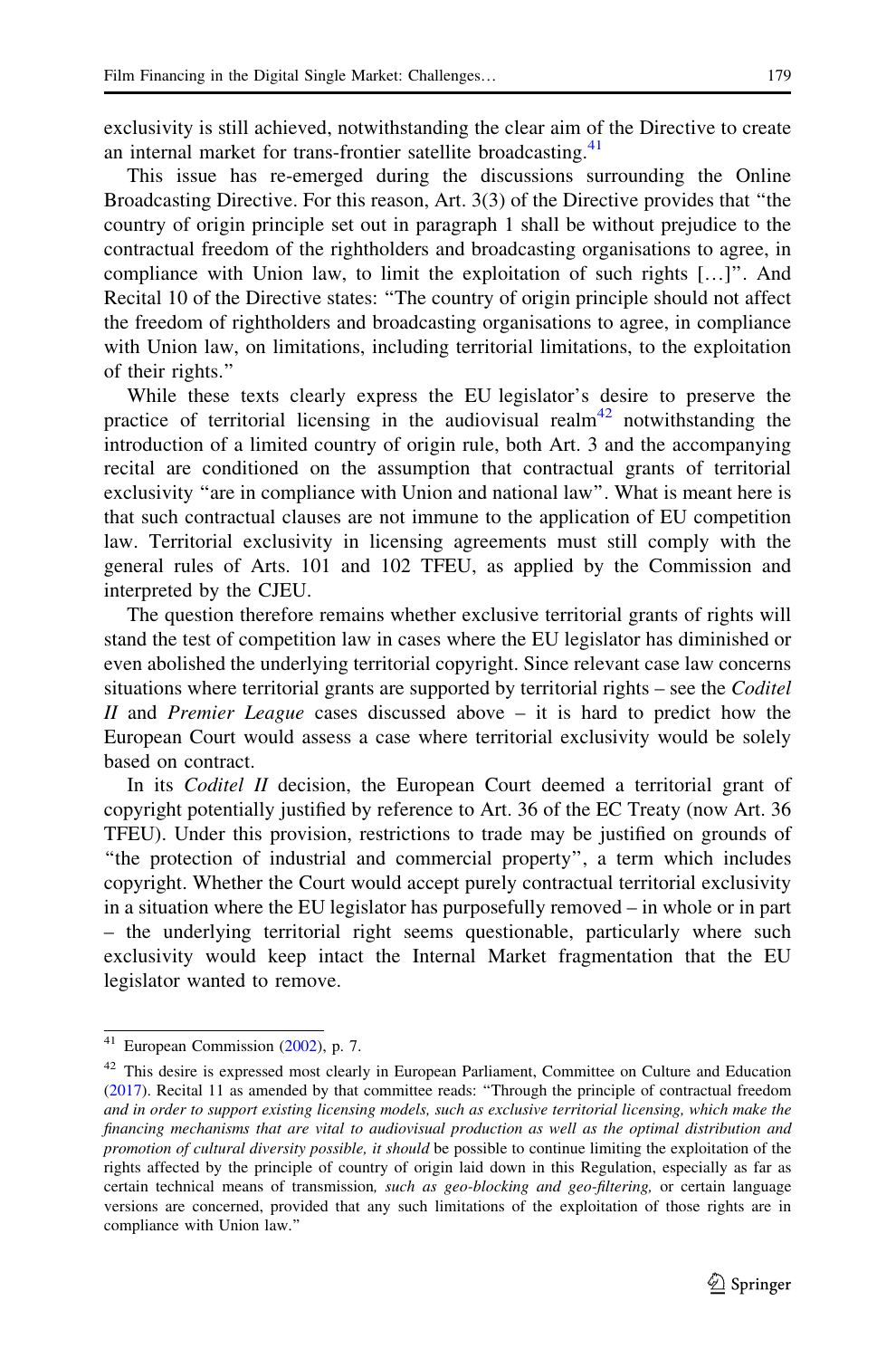<span id="page-13-0"></span>It follows that a more reliable way of preserving territorial grants of rights in the audiovisual field would be to task the European Commission with codifying filmspecific rules on exclusive territorial grants of rights in the form of an amended Commission Regulation, somewhat similar to the ''block exemptions'' (i.e. generic exemptions to the EU competition rules) that allow exclusive territorial allocation of markets in technology licence agreements in well-defined situations.<sup>43</sup> One could, for example, imagine an exemption that would allow distributors territorial exclusivity in respect of films produced in the EU, for a limited duration of, say, two or three years following a film's release. This would be in line with current practices in the exploitation of the more successful European films, as explained in Sect. [3](#page-4-0).

The economic justification for such a generic exemption to the EU rules on antitrust, as required by Art. 101(3) TFEU, $44 \overline{4}$  could be found in the "special economic characteristics'' of the cinematographic industry that were recognised by the European Court in Coditel II. If it can be established that temporary territorial exclusivity serves as an indispensable incentive to national film production without unduly distorting competition in the European marketplace, arguably such an exemption might stand the test of Art. 101(3) TFEU.

#### 5 An Alternative to Territorial Exclusivity: Language Exclusivity

As the previous section demonstrates, recent and future developments in EU copyright and competition law have questioned the sustainability of film financing models based on territorial exclusivity. What is often overlooked, however, is that curbing territoriality in copyright does not necessarily spell the end of exclusive grants of rights in respect of language markets. The country of origin rule enshrined in the Satellite and Cable Directive and the Online Broadcasting Directive applies only to the versions of the audiovisual work that are initially broadcast. For example, if a broadcaster based in Germany acquires an exclusive licence to broadcast by satellite a James Bond movie in the dubbed German-language version, only this version may be broadcast to audiences across the EU. Licences for other language versions (e.g. French, Spanish, Italian or Dutch) may still be granted to other broadcasters on an exclusive basis. Therefore, the recent extension of the country of origin rule to forms of online broadcasting does not affect market partitioning and price discrimination based on *language versions*. Even if

<sup>&</sup>lt;sup>43</sup> Commission Regulation (EU) No 316/2014 of 21 March 2014 on the application of Art. 101(3) of the Treaty on the Functioning of the European Union to categories of technology transfer agreements. Note as well Commission Regulation (EU) No 330/2010 of 20 April 2010 on the application of Art. 101(3) of the Treaty on the Functioning of the European Union to categories of vertical agreements and concerted practices, which prohibits clauses in vertical distribution contracts prohibiting passive sales outside the exclusive territory.

<sup>&</sup>lt;sup>44</sup> Article 101(3) TFEU allows exemptions in the case of "any agreement or category of agreements between undertakings […] which contributes to improving the production or distribution of goods or to promoting technical or economic progress, while allowing consumers a fair share of the resulting benefit, and which does not: (a) impose on the undertakings concerned restrictions which are not indispensable to the attainment of these objectives; (b) afford such undertakings the possibility of eliminating competition in respect of a substantial part of the products in question''.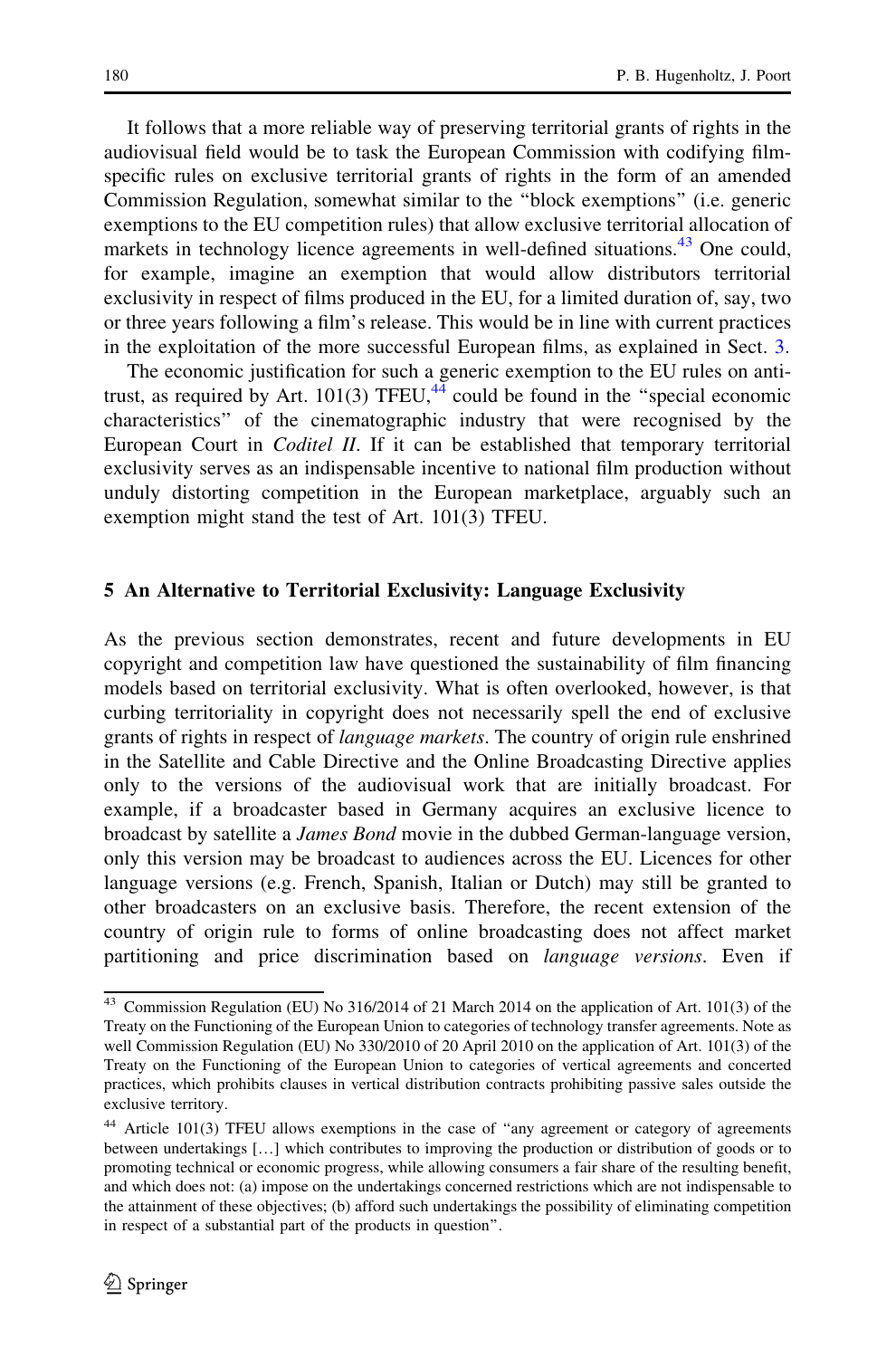territoriality in copyright were, in the distant future, to be completely abolished by way of an EU Copyright Regulation that replaces national copyright laws, exclusive grants of rights in different language versions would likely remain completely legal. An exclusive grant to distribute, broadcast or make available a film in a specific language version could therefore co-exist with other exclusive grants for other language versions, regardless of the territories concerned.

Since film markets in Europe are intrinsically separated by language,  $45$  all these versions might be concurrently, and exclusively, licensed and exploited. Following Brexit, the European Union will have 27 Member States and 24 official languages. Moreover, it is home to more than 60 indigenous regional or minority languages such as Basque, Catalan, Frisian, Saami, Welsh and Yiddish, spoken by about 40 million people.<sup>46</sup> Despite the imperfect match between territories and cultural groups in the EU mentioned in Sect. [2,](#page-1-0) an overwhelming majority of EU citizens resides in a country where their mother tongue is the official state language or one of the official languages. $47$  This implies that – assuming EU citizens want to consume films subtitled or dubbed in their mother tongue – exclusive territorial licencing and exclusive licencing based on language versions would have very similar effects for a large majority of the population. $48$ 

There are, however, a few caveats to this argument. First, the assumption that consumers prefer to watch films dubbed or subtitled in their mother tongue may not be entirely true. In 2012, 44% of EU citizens self-reported to be able to follow news on radio or television in at least one foreign language and this percentage is likely to have increased since then. Nevertheless, being able to follow a news item in a foreign language is generally easier than watching and understanding an entire film, and preferring the foreign version is different altogether. In 2012, 52% of EU citizens still preferred dubbing to subtitling.<sup>49</sup> Those viewers are unlikely to revert to foreign language versions of films that do not even have subtitles.

In 2012, English was the most widely spoken foreign language in Europe at 38%, followed at some distance by French  $(12\%)$  and German  $(11\%)$ . In 19 out of 25 Member States where English is not an official language, it was the most widely spoken foreign tongue.<sup>50</sup> Thus, a non-negligible part of the population might prefer a version offered in a foreign language, if the offer comes at a substantially lower price or is available sooner than the version in their mother tongue. In particular, these consumers might opt for the English spoken version if that is the original or for a version with English subtitles if a film is produced in any other language. It seems unlikely for viewers to be interested in a version dubbed in a language that is not their mother tongue.

 $45$  Cabrera Blázquez et al. ([2015\)](#page-18-0), p. 59.

<sup>46</sup> See [https://europa.eu/european-union/about-eu/eu-languages\\_en](https://europa.eu/european-union/about-eu/eu-languages_en).

 $47$  European Commission ([2012\)](#page-18-0), pp. 4, 11.

<sup>&</sup>lt;sup>48</sup> Taking minority languages into account, the room for market segmentation based on language versions – in this case most likely for subtitles – is in fact even larger.

 $49$  European Commission ([2012\)](#page-18-0), p. 118.

 $50$  European Commission ([2012\)](#page-18-0), pp. 5–6.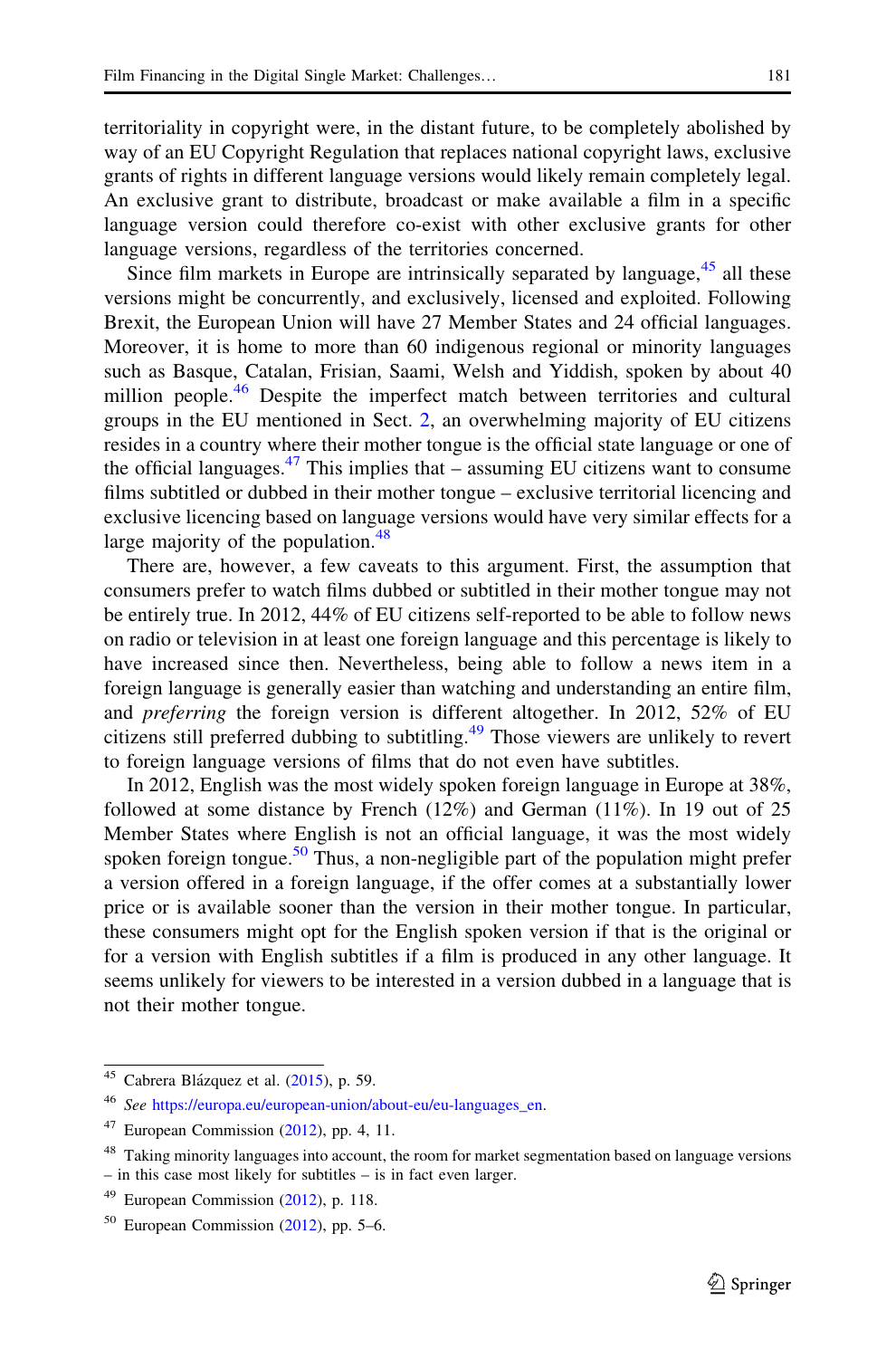It is worthwhile to analyse how this plays out for different films, depending on their original language and genre:

- First, consider a typical non-English European film that takes a significant amount of time to reach other EU markets outside its country of origin (see Sect. [3](#page-4-0)). Think for instance of a Polish film that is successful in its domestic market, after which it wins the Oscar for the best foreign film. This prize generates interest with a wider audience and enables it to travel to cinemas throughout the EU. For this film, the distortive effect of licencing based on language versions in comparison to territorial licensing will be minimal. Even if the Polish original is effectively available in other EU markets at an earlier stage, this will hardly be of interest to the vast majority of the EU market that requires dubbing or subtitles.
- For a film originally produced in English, this may be different. Perhaps 10–20% of the EU population that are not native English speakers might prefer the English original without subtitles or with English subtitles, if it is available at an earlier stage or comes at a substantially lower price. This would increase the demand for, and hence the exploitation value of, the English version, and would accordingly decrease the value of other language versions of the same film. Via online distribution platforms, the English original would service some of the demand in Member States where English is not an official language.

If film licencing were to be based on language versions, producers would still be able to grant *territorial* licences for the UK market for this English film following Brexit. This would avoid most of the market distortion that languagebased licencing might give rise to. However, English-spoken originals offered online in the Irish or Maltese markets would become available to Englishspeaking citizens elsewhere in Europe. For English-spoken films produced in these two countries, the effects of language-based licensing might therefore be more significant, but not necessarily detrimental.

For global blockbusters (such as *Avengers: Endgame*) that are released on the same day all across Europe, doing away with territoriality in favour of language exclusivity could have a more profound impact. For such films, territorial licencing primarily serves the purpose of price discrimination between highincome and low-income Member States and these practices would indeed be distorted if English-speaking citizens massively revert to, say, the Latvian subtitled version and are able to switch off these subtitles. This could lead to the adverse effect of driving up the license price and consumer price for versions aimed at language areas with lower average incomes. An alternative strategy by right holders could be to make sure subtitles for these language versions cannot be switched off, in order to make them less attractive for other markets.

A second caveat is that replacing territorial exclusivity by language exclusivity would affect co-production agreements between producers or broadcasters operating in Member States sharing the same language, such as Germany and Austria. Assuming that territorial partitioning of rights in this scenario would be ruled out, the co-producers in this situation would become joint right holders for the entire German-language area. While the co-producers could contractually agree to allocate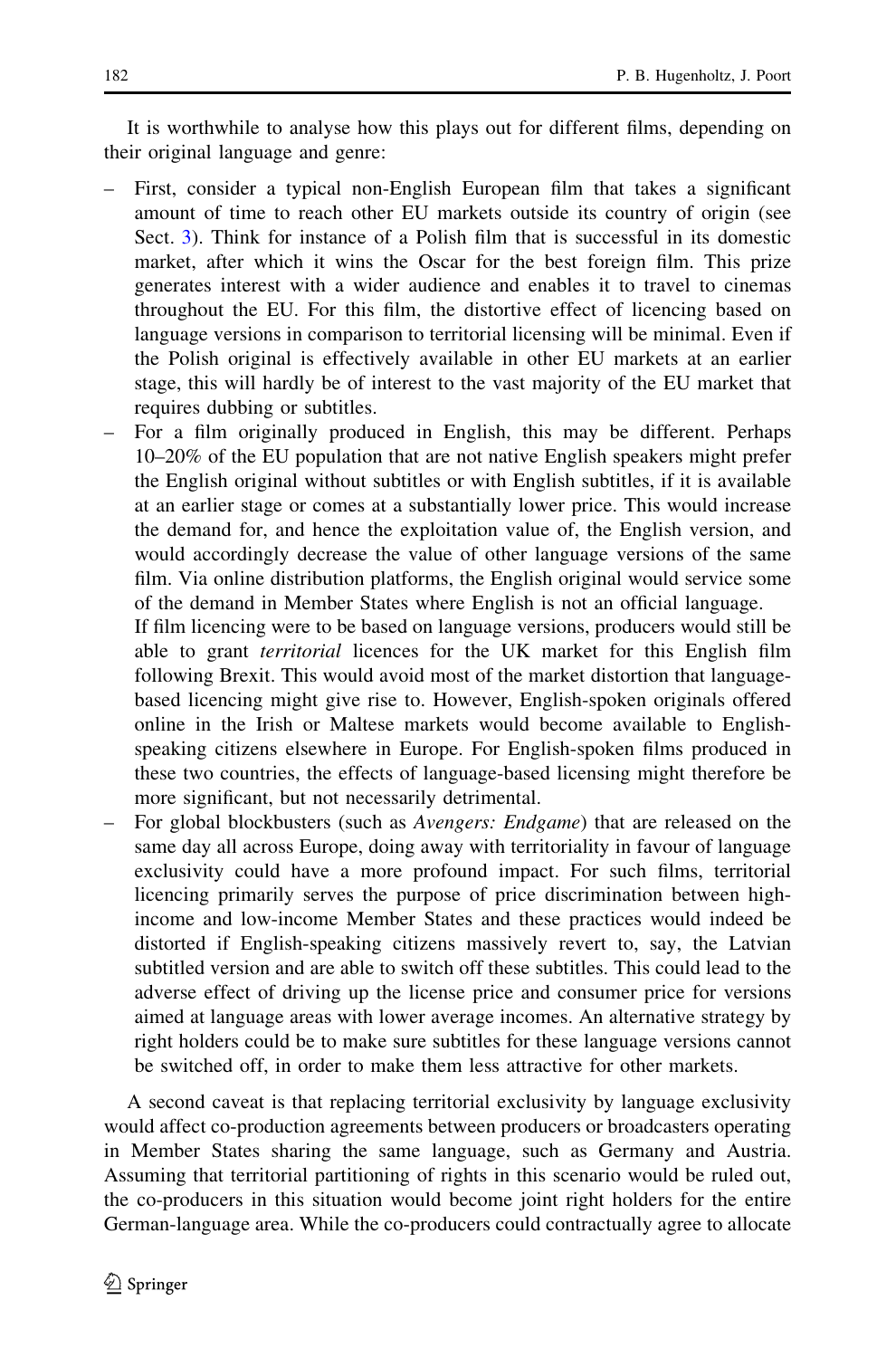<span id="page-16-0"></span>first broadcasting rights to (public) broadcasters operating in each country, grants of downstream rights in the German-language version to distributors or online platforms would require the consent of both co-producers. Rights in other language versions (e.g. English or French) could, however, be allocated, granted and exercised separately.

Third, a potential challenge to language exclusivity might come from automatic captioning, subtitling or even dubbing tools. To illustrate this, YouTube currently offers automatic captioning in English, Dutch, French, German, Italian, Japanese, Korean, Portuguese, Russian, and Spanish.<sup>51</sup> With the rise of artificial intelligence has come increasingly powerful translation software that might one day be built into smart televisions or other viewing devices. Although robotic translation could probably never compete with human actor dubbing, this technology might still negatively affect exclusive language rights. Nonetheless, when assessing this alternative model it is important to realise that market separation by way of territorial grants of rights is also vulnerable to circumvention, as is demonstrated by consumer practices applying virtual private networks and other technical measures to circumvent ''geo-blocks'' aimed at ensuring territorial exclusivity.

In sum, language exclusivity in audiovisual content distribution contracts may provide for a ''natural'' alternative for market segmentation and price discrimination along strictly defined national territorial borderlines. Most likely, since the principles of cultural and language diversity are deeply rooted in the EU, and language regions are distinct from national territories, no conflict with freedom of competition or any of the other Internal Market freedoms would arise. A shift from territorial to language exclusivity would, however, not be without practical and technical challenges and contractual consequences. Nevertheless, moving away from territorial grants of rights to language-based grants would not be a radical departure from current licensing practices in the film industry. Indeed, the fact that territorial modes of licensing in this field have remained prevalent despite the gradual shift of Europe's economy towards a Single Market can be largely explained by existing linguistic differences that largely, albeit not entirely, overlap with state borderlines. $52$ 

Arguably, the practical disadvantages of a shift towards language exclusivity would be outweighed by the legal robustness of this alternative model. While grants of territorially exclusive rights will become increasingly vulnerable, under any scenario, to the combined challenges of further unification and EU competition law, this model would be legally far more robust.

#### 6 Conclusions

This article discussed the complexities of film financing in Europe, and the role of territorial licences therein. European films are on average far less successful in attracting large audiences than American films. The 2017 market share of European

<sup>51</sup> See <https://support.google.com/youtube/answer/6373554?hl=en> (Accessed 10 September 2019).

 $52$  Cabrera Blázquez et al. ([2015\)](#page-18-0), pp. 58–59.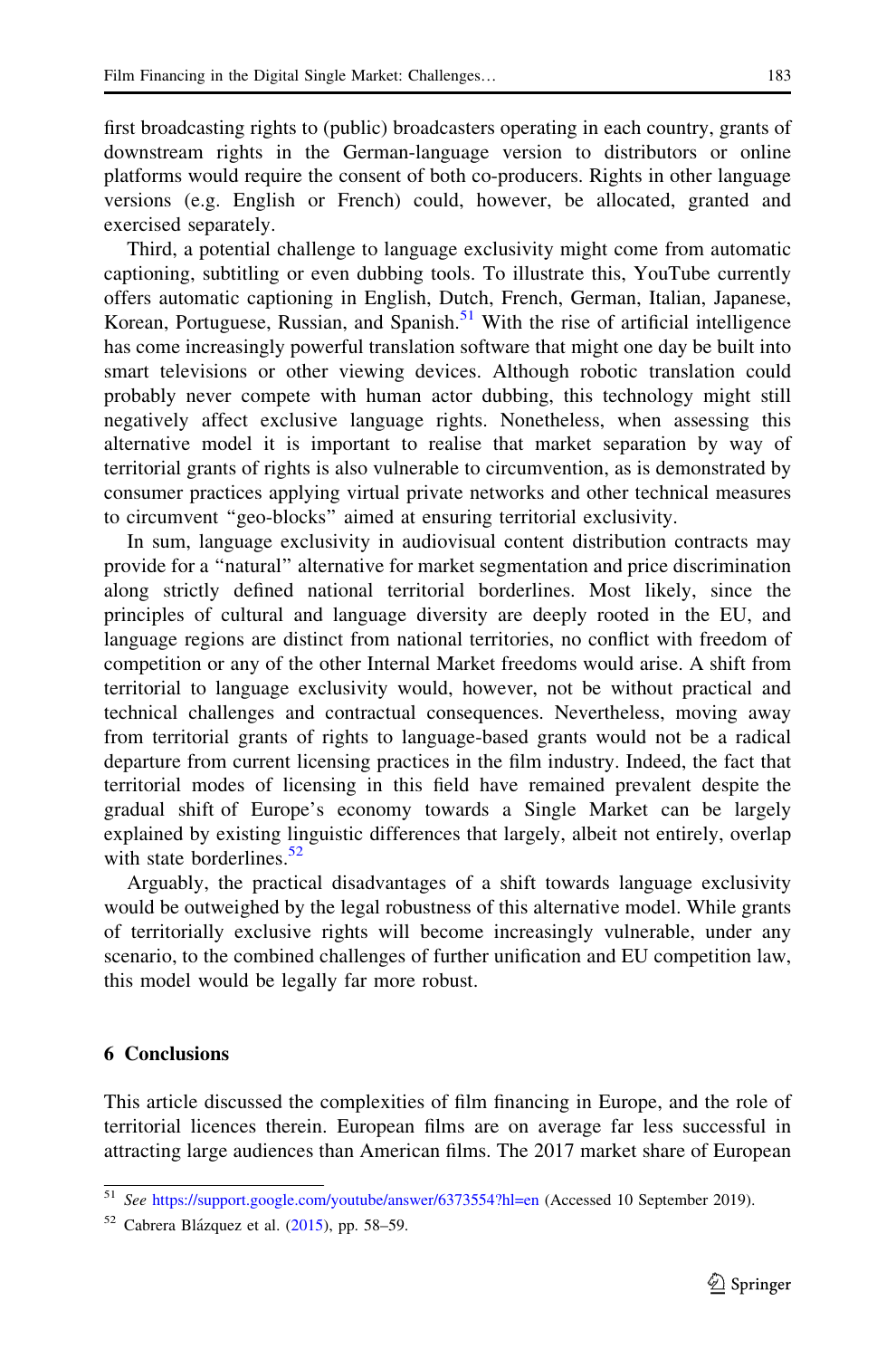films in Europe was typically 20 to 30% of admissions, TV broadcasts, and international SVOD and TVOD catalogues, despite the fact that Europe produces twice as many feature films per year as the US. This relatively weak position causes a typical European film to benefit much less from the economies of scale that films potentially have, making it more dependent on territorial licencing and on public support policies.

Territorial licencing is more important for films with a smaller audience and hence a smaller budget, as it is harder for such films to contract a well-known director or famous actors – bankable names – that may serve as a quality signal to the public and to financiers. Such films need to build their reputation via festivals and awards. Even larger European productions often lack the marketing budget to start a pan-European campaign and do not gain a reputation outside their producing or co-producing countries until they win awards at festivals or are successful in their home markets – only then can they start gaining revenues in other EU Member States. This process may take more than a year from a film's first release. For smaller productions, not being able to grant market-specific licences during this period could erode distributors' willingness to invest in licences and the opportunities to recoup part of the investments. This is different from the trend for large blockbusters, for which theatrical releases have become increasingly synchronised globally.

Therefore, drastic and sudden changes to the possibility for producers to licence on a territory-by-territory basis could have significant effects on the European film industry. At the same time, however, the turbulent growth of internationally operating VOD platforms and the far from perfect match between national borderlines and cultural groups call for flexibility and a willingness to reconsider traditional practices in film financing.

Moreover, EU law aimed at removing national barriers to the Single Market has gradually diminished the role that territoriality can play in copyright. EU competition law also sets strict limits on grants of territorial exclusivity, and prohibits clauses in broadcasting and pay television licences that prevent or restrict ''passive'' sales to consumers/viewers in non-licensed territories. The freedom of right holders to preserve territorial exclusivity by way of contract is likely to become increasingly vulnerable to EU competition law, as territorial grants are no longer supported by underlying territorial rights.

If territorial exclusivity were considered to remain indispensable for the financing and exploitation of EU films, the European Commission could be tasked with laying down film-specific rules on exclusive territorial grants of rights. This could take the form of an amended Commission Regulation, somewhat similar to the ''block exemptions'' that presently allow exclusive territorial allocation of markets in technology licence agreements in well-defined situations.

An alternative to territorial licensing which the film industry can deploy without the need for any regulatory intervention is found in language exclusivity, i.e. exclusive grants of rights for distinct language versions of a film. Despite some practical, contractual and technological challenges that were identified in this article, language exclusivity in audiovisual content distribution contracts provides a more natural and legally more robust alternative for market segmentation along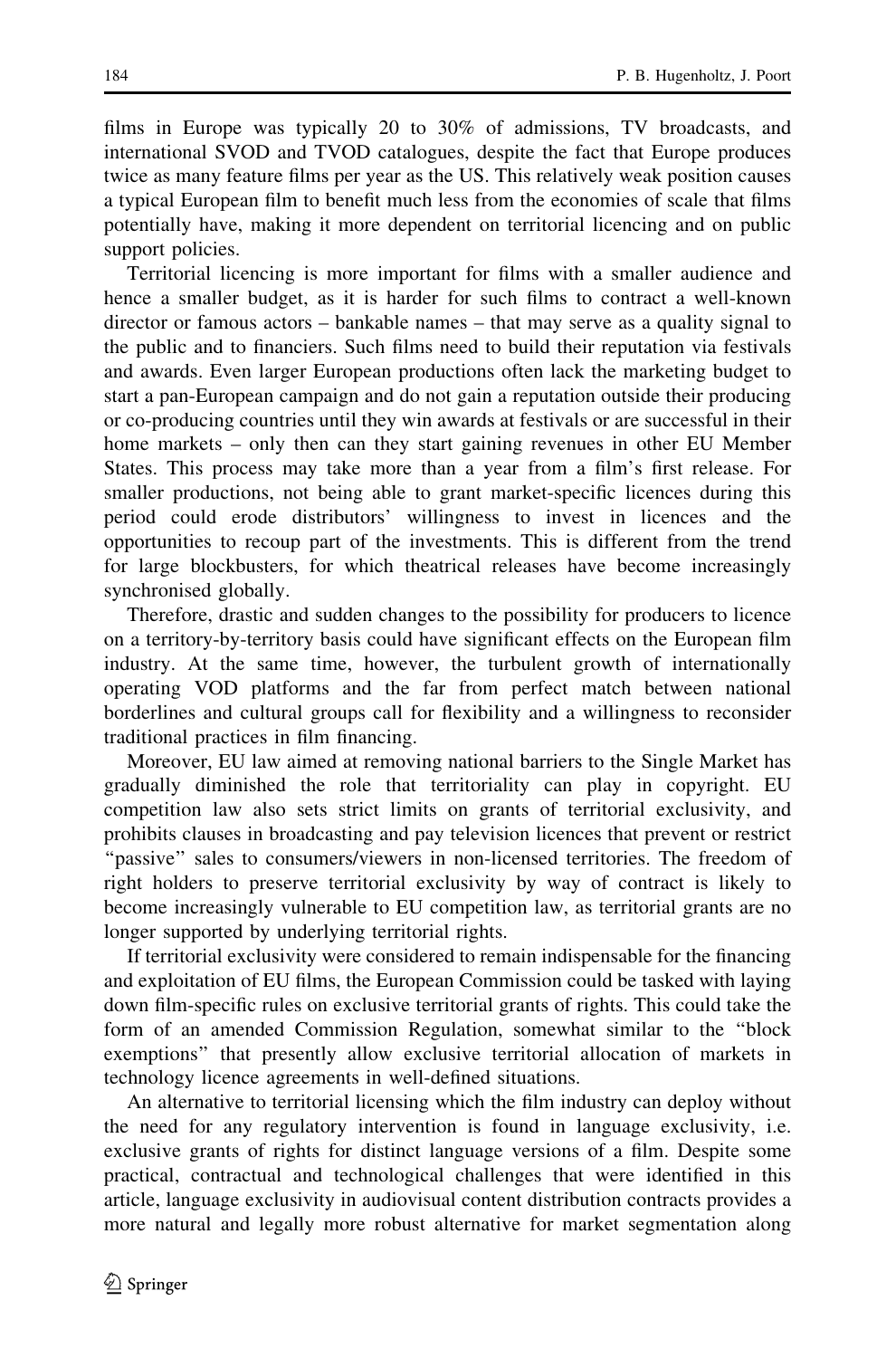<span id="page-18-0"></span>national borderlines. In particular for EU films produced in any other language than English, the distortive effect of licencing based on language exclusivity rather than territorial exclusivity is expected to be minimal. For European films produced in English, the effects may be more significant, but they are not necessarily negative and largely resolved by Brexit. The most profound effect of doing away with territorial exclusivity might be on US blockbusters for which territorial licencing serves primarily as a means of price discrimination.

Acknowledgements This article draws on Chapters 2 and 4 of Poort et al. ([2019](#page-19-0)). The article is new in its current form.

Open Access This article is licensed under a Creative Commons Attribution 4.0 International License, which permits use, sharing, adaptation, distribution and reproduction in any medium or format, as long as you give appropriate credit to the original author(s) and the source, provide a link to the Creative Commons licence, and indicate if changes were made. The images or other third party material in this article are included in the article's Creative Commons licence, unless indicated otherwise in a credit line to the material. If material is not included in the article's Creative Commons licence and your intended use is not permitted by statutory regulation or exceeds the permitted use, you will need to obtain permission directly from the copyright holder. To view a copy of this licence, visit [http://](http://creativecommons.org/licenses/by/4.0/) [creativecommons.org/licenses/by/4.0/.](http://creativecommons.org/licenses/by/4.0/)

#### References

- Cabrera Blázquez F, Cappello M, Grece C, Valais S (2015) Territoriality and its impact on the financing of audiovisual works. IRIS Plus 2015–2:1–69
- Caves RE (2000) Creative industries: Contracts between art and commerce. Harvard University Press, Cambridge
- Commission European (2014) Report on the responses to the public consultation on the review of the EU copyright rules. DG Internal Market and Services, Brussels, BE
- Croy WG (2004) The Lord of the Rings, New Zealand, and tourism: Image building with film. Department of Management Working Paper Series No. 10/04. Monash University Business and Economics, Melbourne, AU
- EAO/European Audiovisual Observatory (2018a) Yearbook 2017/2018. Key trends, Strasbourg, FR
- EAO/European Audiovisual Observatory (2018b) Focus 2018. World film market trends, Strasbourg, FR European Commission (2002) Report from the European Commission on the application of Council Directive 93/83/EEC on the coordination of certain rules concerning copyright and rights related to copyright applicable to satellite broadcasting and cable retransmission. COM(2002) 430 final. Brussels
- European Commission (2012) Europeans and their languages. Special Eurobarometer 386. Brussels, BE European Commission (2015a) Communication from the Commission to the European Parliament, the
- Council, The European Economic and Social Committee and the Committee of the Regions. Towards a modern, more European copyright framework. COM(2015) 626 final. Brussels, BE
- European Commission (2015b) A Digital Single Market Strategy for Europe Analysis and Evidence. Accompanying the document Communication from the Commission to the European Parliament, the Council, the European Economic and Social Committee and the Committee of the Regions. SWD(2015) 100 final. Brussels, BE
- European Commission (2016) Impact assessment on the modernisation of EU Copyright rules. Accompanying the document Proposal for a Directive of the European Parliament and of the Council on copyright in the Digital Single Market and Proposal for a Regulation of the European Parliament and of the Council laying down rules on the exercise of copyright and related rights applicable to certain online transmissions of broadcasting organisations and retransmissions of television and radio programmes. SWD (2016) 301 Final. Brussels, BE